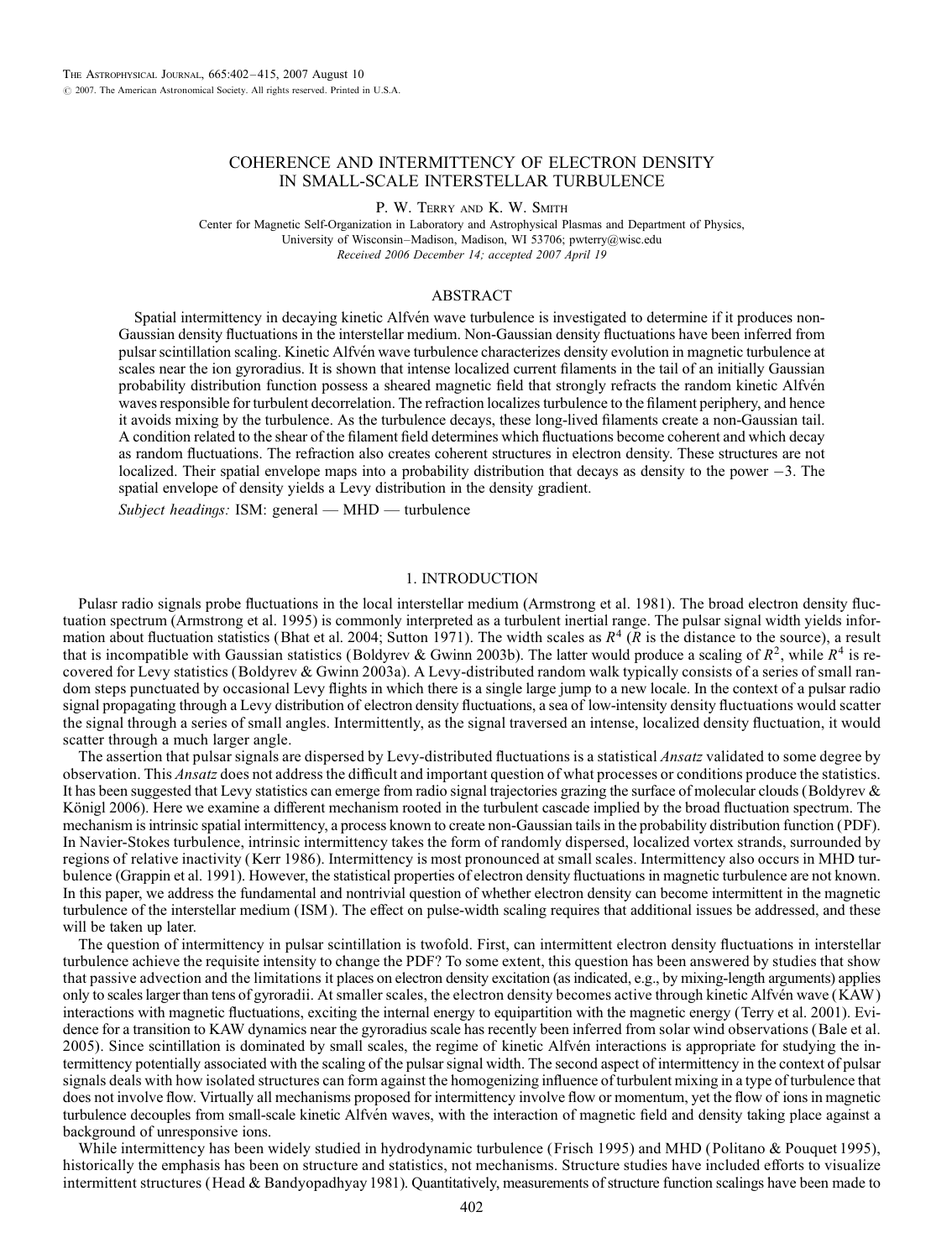gauge how intermittency changes with scale (She & Lévêque 1994; Politano & Pouquet 1995). Statistical characterizations of intermittency generally postulate a non-Gaussian statistical *Ansatz*, and the resultant properties are compared with measurements to determine if the Ansatz is reasonable. These approaches do not address the mechanisms that endow certain fluctuation structures either with individual longevity or collective prominence, in a statistical sense, relative to other regions in which such structures are not present (Waleffe 1997). The mechanistic approach is nascent but has already yielded significant insights into the long-standing problem of subcritical instability in plane Pouseuille flow (Hof et al. 2004).

A starting point for our considerations is simulations of decaying KAW turbulence that show the emergence of coherent, long-lived current filaments under collisional dissipation of density (Craddock et al. 1991). In these simulations, finite-amplitude fluctuations in density and magnetic field decayed from initial Gaussian distributions. (The current, as the curl of the magnetic field, was also Gaussian initially.) The distribution of current became highly non-Gaussian as certain current fluctuations persisted in the decay long past the nominal turbulent correlation time. The longevity of these filaments enhanced the tail of the PDF, steadily increasing the value of the fourth-order moment (kurtosis) significantly above its Gaussian value. While the PDF was affected by mutual interactions of filaments later in the simulation, initially the tail enhancement was dominated by the interaction of filaments with surrounding turbulence and the lack of mixing of those filaments relative to the rapidly decaying surrounding turbulence. Intermittency was not reported when resistivity dominated the dissipation. While these simulations showed intermittency in KAW turbulence, non-Gaussian statistics was demonstrated for current fluctuations, not density. The turbulence decayed by means of collisional dissipation of density; the current had no direct damping. It is not clear what effect this had on density structure formation within the constraints of the resolution of the simulations. The question of intermittency in density therefore remains open. No mechanism for the intermittency was proposed.

In this paper, we examine analytically the dynamics of structures in density and current and determine how one relates to the other. We will use analysis tools and results developed to understand the emergence of long-lived vortices in decaying two-dimensional (2D) Navier-Stokes turbulence (McWilliams 1984). For that problem, two-timescale analysis showed that the vortices are coherent and longlived because strong shear flow in the outer part of the vortex suppresses ambient mixing by turbulence (Terry 1989; Terry et al. 1992). The ambient mixing would otherwise destroy the vortex in a turnover time. This mechanism for maintaining the coherent vortex in decaying turbulence correctly predicts the observed distribution of Gaussian curvature of the flow field (Terry 2000).

We use two-timescale analysis to describe coherent structure formation in decaying KAW turbulence. The following are obtained: (1) We identify the mechanism that allows certain current filaments to escape the turbulent mixing that otherwise typifies the turbulence. Current and density are mixed by the random interaction of kinetic Alfvén waves. This process is disrupted in current filaments whose azimuthal field has an unusually large amount of transverse shear. This creates a strong refraction of turbulent kinetic Alfvén waves that localizes them to the periphery of the filament and restricts their ability to mix current and density. (2) We derive a shear threshold criterion based on this mechanism. It identifies which current filaments escape mixing and become coherent, or long-lived. The criterion relates to the Gaussian curvature of the magnetic field, providing a topological construct that maps the intermittency in a way analogous to the flow Gaussian curvature of decaying 2D Navier-Stokes turbulence. (3) We trace the relative effects of the refractive shear mechanism on current, magnetic field, density, and flux. The magnetic field and density have long-lived, localized fluctuation structures that coexist spatially with localized current filaments. However, the magnetic field extends beyond the localized current. Like the magnetic field of a line current, it falls off as  $r^{-1}$ . Because the density is equipartitioned with the magnetic field in KAW turbulence, a similar mantle is expected for the density. This mantle tends to prevent the density kurtosis from rising to values greatly above 3; however, it is responsible for giving the PDF of density gradient a Levy distribution.

This paper is organized as follows: Section 2 presents the kinetic Alfvén wave model used in this paper. The two-timescale analysis is introduced in  $\S 3$ . Section 4 derives the condition for strong refraction, and the resultant refractive boundary-layer structure for turbulent KAW activity in and around the coherent filament. The turbulent mixing stresses are determined in  $\S$  5, from which the filament and density lifetimes can be derived. Section 6 discusses the Gaussian curvature and spatial properties of the current and density structures. The latter are used to infer heuristic PDFs. Conclusions are given in  $\S$  7.

### 2. KINETIC ALFVEN WAVE MODEL

The shear Alfvén and kinetic Alfvén physics described in  $\S 1$  is intrinsic to models of MHD augmented by electron continuity. When there is a strong mean field, the nonlinear MHD dynamics can be represented with a reduced description (Hazeltine 1993), given by

$$
\frac{\partial \hat{\psi}}{\partial t} + \nabla_{\parallel} \hat{\phi} = \eta \hat{J} + \nabla_{\parallel} \hat{n} + \frac{C_s}{V_A} \frac{1}{n_0} \nabla \hat{\psi} \times z \cdot \nabla n_0, \tag{1}
$$

$$
\frac{\partial}{\partial t} \nabla_{\perp}^2 \hat{\phi} - \nabla \hat{\phi} \times z \cdot \nabla \nabla_{\perp}^2 \hat{\phi} = -\nabla_{\parallel} \hat{J},\tag{2}
$$

$$
\frac{\partial \hat{n}}{\partial t} - \nabla \hat{\phi} \times z \cdot \nabla \hat{n} + \nabla_{\parallel} \hat{J} - \frac{C_s}{V_A} \frac{1}{n_0} \nabla \hat{\phi} \times z \cdot \nabla n_0 = 0, \tag{3}
$$

where

$$
\nabla_{\parallel} = \frac{\partial}{\partial z} + \nabla \hat{\psi} \times z \cdot \nabla
$$
\n(4)

and  $\hat{J} = \nabla_{\perp}^2 \hat{\psi} = \frac{\partial^2 \hat{\psi}}{\partial x^2} + \frac{\partial^2 \hat{\psi}}{\partial y^2}$ . In the reduced description, the perturbed magnetic field is perpendicular to the mean field and can be written as  $\hat{b}/B = \nabla \hat{\psi} \times z$ , where z is the direction of the mean field and  $\hat{\psi} = (C_s/c)eA_z/T_e$  is the normalized parallel component of the vector potential. The flow has zero mean and is also perpendicular to the mean field B. It can be expressed in terms of the electrostatic potential as  $-\nabla \hat{\phi} \times z$ , where  $\hat{\phi} = (C_s/V_A)e\phi/T_e$  is the normalized electrostatic potential. The normalized density fluctuation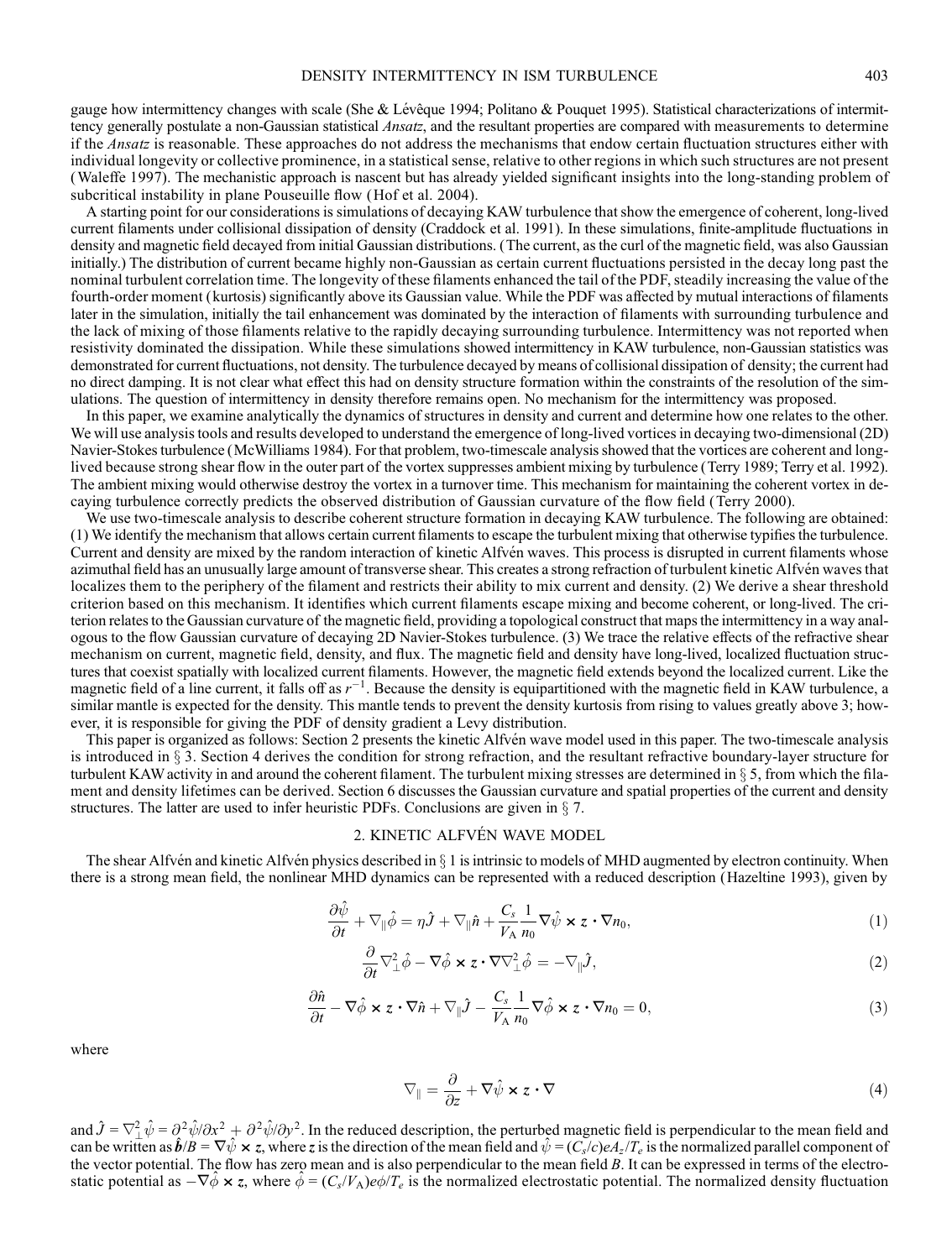is  $\hat{n} = (C_s/V_A)\tilde{n}/n_0$ , where  $n_0$  is the mean density, and  $\eta = (c^2/4\pi V_A\rho_s)\eta_{sp}$  is the normalized resistivity, where  $\eta_{sp}$  is the Spitzer resistivity. Spatial scales are normalized to  $\rho_s = C_s / \Omega_i$ , time is normalized to the Alfvén time  $\tau_A = \rho_s / V_A$ ,  $C_s = (T_e / m_i)^{1/2}$  is the ion acoustic velocity,  $V_A = B/(4\pi m_i n_0)^{1/2}$  is the Alfvén velocity, and  $\Omega_i = eB/m_i c$  is the ion gyrofrequency. Within their limitations (isothermal, incompressible fluctuations), equations  $(1) - (4)$  are valid for scales both large and small compared with the gyroradius, as well as the intermediate region.

Equation (3) is the electron continuity equation. The advective nonlinearity,  $\nabla \hat{\phi} \times z \cdot \nabla \hat{n}$ , couples electron density fluctuations to the flow. If there is a nonuniform mean density, advection drives weak density fluctuations of amplitude  $\hat{n} \approx (\delta/L_n)n_0$ , where  $\delta$  is the scale of density fluctuations and  $L_n$  is the mean density scale length. The continuity equation also contains a compressible nonlinearity,  $\nabla_{\parallel} \hat{J}$ , whereby compressible electron motion along magnetic field perturbations provides coupling to the magnetic field. Electrons act on the magnetic field through parallel electron pressure in Ohm's law, expressed as  $\nabla_{\parallel}\hat{n}$  in equation (1). The couplings of magnetic field and density are weak at scales appreciably larger than the ion gyroradius. On those scales, the advection of electron density is passive to a good approximation and governs electron density evolution. In the region around  $\delta = 10\rho_s$ , the two nonlinearities in each of equations (1)–(3) become comparable (Terry et al. 2001). For  $\delta < 10 \rho_s$ ,  $\nabla_{\parallel} \tilde{n}$  begins to dominate  $\nabla_{\parallel} \hat{\phi}$  in equation (1) and  $\nabla_{\parallel} \hat{J}$  begins to dominate  $\nabla \phi \times z \cdot \nabla \hat{n}$  in equation (3). This is a very different regime from incompressible MHD, where the magnetic field and flow actively exchange energy through shear Alfvén waves. In a turbulent cascade approaching the ion gyroradius scale from larger scales, the energy exchanged between flow and magnetic field in shear Alfvén interactions diminishes relative to the energy exchanged between the electron density and the magnetic field through the compressible coupling. Consequently, flow decouples from the magnetic field, increasingly evolving as a go-it-alone Kolmogorov cascade, while electron density and magnetic field, interacting compressively through kinetic Alfvén waves, supplant the shear Alfvén waves. Once the kinetic Alfvén wave coupling reaches prominence, the internal and Reflect Affixen waves, supplant the shear Affixen waves. Once the kinetic Affixen wave coupling reacties prominence, the internal and magnetic energy is only a fraction of the magnetic energy is only a fraction of the mag at larger scales. If there is no significant damping at the ion gyroradius scale, the large-scale shear Alfvén cascade continues to gyroradius scales and beyond though kinetic Alfvén waves. The gyroradius scale at which KAW dynamics is active is on the order of 10<sup>8</sup> cm in the warm ISM. This is small relative to the scale of intermittent flow structures in molecular gas clouds, recently reported to be on the order of 10<sup>18</sup> cm (Hily-Blant et al. 2007). This scale difference is crudely consistent with the high magnetic Prandtl number of the warm ISM. The value Pr  $\sim 10^{14}$  allows very small scales in the ionized medium, before dissipation becomes important, relative to scales of viscous dissipation in the clouds. The gyroradius scale of intermittent KAW structures makes direct visualization in the ISM difficult.

In the KAW regime, the model can be further simplified by dropping the flow evolution. This leaves a KAW model in which electron density and magnetic field interact against a neutralizing background of unresponsive ions,

$$
\frac{\partial \hat{\psi}}{\partial t} = \frac{\partial \hat{n}}{\partial z} + \nabla \hat{\psi} \times z \cdot \nabla \hat{n} + \eta \hat{J} + \frac{C_s}{V_A} \frac{1}{n_0} \nabla \hat{\psi} \times z \cdot \nabla n_0, \tag{5}
$$

$$
\frac{\partial \hat{n}}{\partial t} + \frac{\partial \hat{J}}{\partial z} + \nabla \hat{\psi} \times z \cdot \nabla \hat{J} - \mu \nabla^2 \hat{n} = 0.
$$
\n(6)

Solutions of this model closely approximate those of equations  $(1)-(3)$  when the scales are near the gyroradius or smaller (Terry et al. 1998). This model assumes isothermal fluctuations, consistent with strong parallel thermal conductivity. Equations (5) and (6) are fluid equations, and hence Landau-resonant (Howes et al. 2006) and gyroresonant dissipation, which may be important in the ISM, are not modeled. Ohm's law has resistive dissipation, and density evolution has collisional diffusion. Depending on the ratio  $\eta/\mu$ , either of these dissipation mechanisms can damp the energy in decaying turbulence; however, the damping occurs at small dissipative scales. We will focus on inertial behavior at larger scales. We assume that mean density is nearly uniform and neglect the last term of equation (5).

The dispersion relation for ideal kinetic Alfvén waves is determined by linearizing equations  $(5)$  and  $(6)$ , neglecting resistive dissipation  $\eta\hat{J}$ , and introducing a Fourier transform in space and time. The result is  $\omega = k_z k_{\perp}$ , where  $k_{\perp} \cdot z = 0$ , or  $k_{\perp} \perp k_z z$ . If dimensional frequency and wavenumbers  $\tilde{\omega}$ ,  $\tilde{k}_z$ , and  $\tilde{k}_\perp$  are reintroduced, the dispersion relation is  $\tilde{\omega} = V_A \tilde{k}_z \tilde{k}_\perp \rho_s$ . The wave can be seen to combine Alfvénic propagation with perpendicular motion associated with the gyroradius scale. The KAWeigenvector yields equal amplitudes of magnetic field and the density,  $-k_{\perp}\psi_k = ib_k = n_k$ , with a phase difference of  $\pi/2$ .

In magnetic turbulence, with its hierarchy of scales, kinetic Alfvén waves also propagate along components of the turbulent magnetic field. In the reduced description the turbulent field is perpendicular to the mean field, and hence the dispersion relation of these kinetic Alfvén waves carries no  $k_z$ -dependence. To illustrate, we isolate such a fluctuation from the mean field kinetic Alfvén wave by setting  $k_z = 0$ ; with this wavenumber zero, we drop the subscript from  $k_{\perp}$ ; we consider a turbulent magnetic field component  $\hat{b}_{k_0}/B_0 =$  $ik_0 \times z\psi_{k_0}$  at wavenumber  $k_0$  that dominates the low-k fluctuation spectrum; and we look at the dispersion for smaller scale fluctuations satisfying  $k \gg k_0$ . The latter conditions linearize the problem, yielding a dispersion relation for kinetic Alfvén waves propagating along the turbulent field  $\hat{b}_{k_0}$  according to  $\omega = i k_0 \times z \cdot k \psi_{k_0} k = (\hat{b}_{k_0} \cdot k/B) \overline{k}$ . Reintroducing dimensions,  $\tilde{\omega} = V_A (b_{k_0} \cdot \tilde{k}/B) \overline{k} \rho_s$ . One can see that the dispersion is Alfvénic, but with respect to a perturbed field component that is perpendicular to the mean field. Hence the frequency varies as  $\tilde{k}^2 \rho_s$  instead of  $\tilde{k}_z \tilde{k} \rho_s$ .

### 3. TWO-TIMESCALE ANALYSIS

To understand and quantify the conditions under which a coherent current fluctuation persists for long times relative to typical fluctuations, we examine the interaction of the coherent structure with surrounding turbulence and derive its lifetime under turbulent mixing. The interaction is described using a two-timescale analysis, allowing evolution on disparate timescales to be tracked (Terry et al. 1992). The coherent structure, a current filament with accompanying magnetic field and electron density fluctuations, evolves on the slow timescale under the rapid-scale-averaged effect of turbulence. On the rapid scale the filament is essentially stationary, creating an inhomogeneous background for the rapidly evolving turbulence. Identifying conditions that support longevity justifies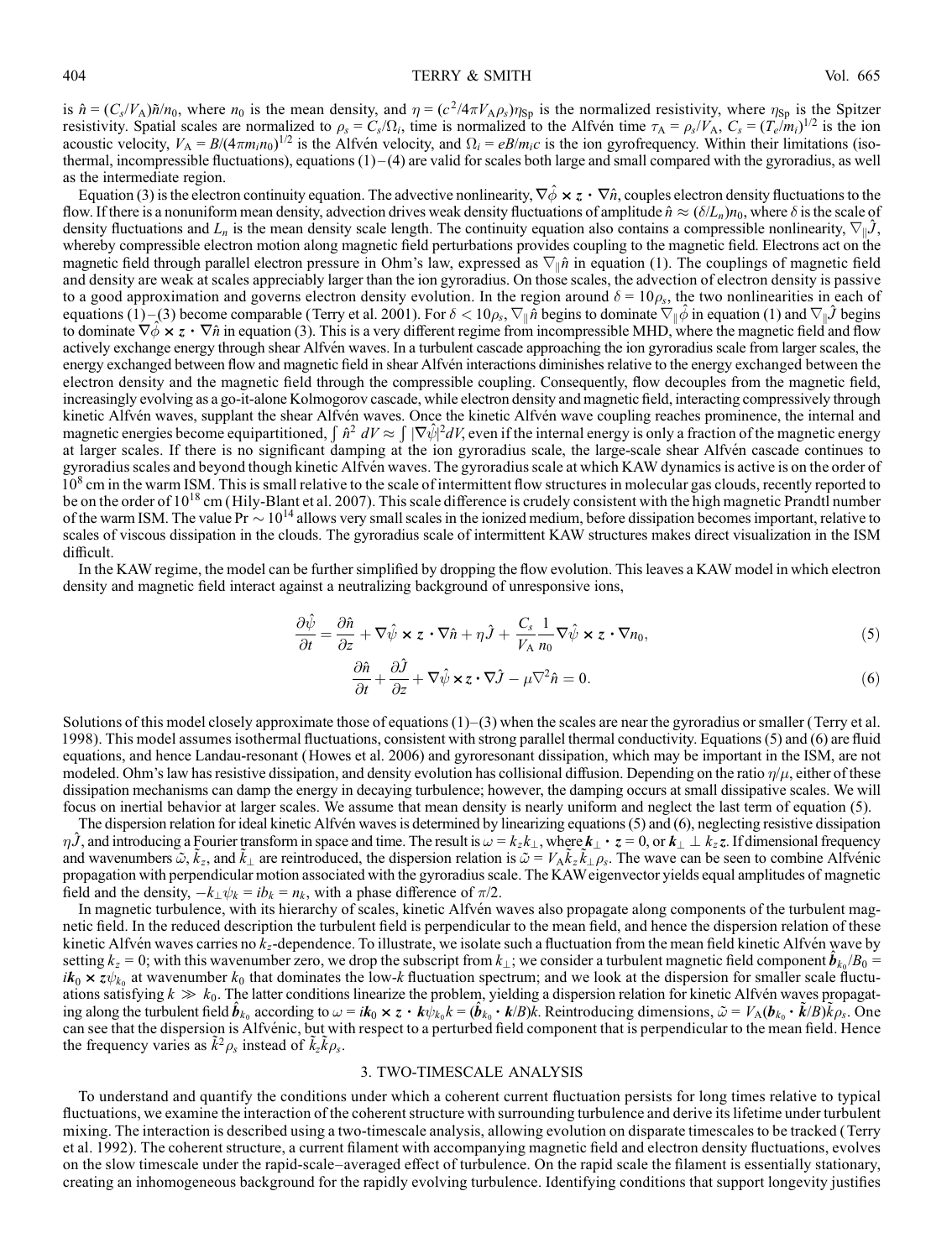the two-timescale approximation a posteriori. Simulations suggest the filament is roughly circular. If coordinates are chosen with the origin at the center of the filament, a circular filament is azimuthally symmetric, while the turbulence breaks that symmetry.

The filament current is localized, and hence its current density becomes zero at some distance from the origin. The localized current profile necessarily creates a magnetic field that is strongly inhomogeneous. On the rapid timescale over which the turbulence evolves, this field, which is part of the coherent structure, is essentially stationary. It acts as a secondary equilibrium field in addition to the primary equilibrium field (which is homogeneous and directed along the z-axis). Turbulence, in the form of random kinetic Alfvén waves, propagates along both the primary and secondary fields. Because the primary field is homogeneous, its effect on the turbulence is uninteresting. However, the secondary field is strongly sheared because of the local inhomogeneity created by the structure. Strong shear refracts the turbulent kinetic Alfvén waves. In the subsequent analysis we will ignore the primary KAW propagation, which we can do by setting  $k_z = 0$ , and focus on the refraction of KAW propagation by the secondary magnetic field shear. Strong refraction will be shown to localize kinetic Alfvén waves away from the heart of the filament, allowing it to escape mixing and thereby acquire the longevity to make it coherent.

With  $J = \nabla^2_{\perp} \hat{\psi}$ , we apply the separation of long and short timescales to fluctuations in  $\hat{n}$  and  $\hat{\psi}$  as follows:

$$
\hat{F} = F_0(r, \tau) + \tilde{F}(r, \theta, t),\tag{7}
$$

where the symbol F represents either  $\psi$  or n, with  $\psi_0$  and  $n_0$  the flux function and density of the coherent structure and  $\bar{\psi}$  and  $\tilde{n}$  the turbulent fields of flux and density. The variables for slowly and rapidly evolving time are  $\tau$  and t. The origin of a polar coordinate system with radial and angle variables r and  $\theta$  is placed at the center of the structure. The structure is assumed to be azimuthally symmetric. The turbulence evolves in the presence of the structure, and hence it is necessary to specify the radial profile of  $\psi_0$  or, more explicitly, the profile of the secondary, structure field  $\nabla \psi_0(r) \times \hat{z} = B_\theta(r) \theta$ . As a generic profile for localized current, we adopt a reference profile that peaks at the origin and falls monotonically to zero over a finite radius a. For simplicity we take the variation to be quadratic, giving

$$
J_0(r) = J_0(0) \left( 1 - \frac{r^2}{a^2} \right),\tag{8}
$$

where  $J_0(r) = \frac{\partial^2 \psi_0}{\partial r^2}$ . Integrating the current, we obtain

$$
B_{\theta}(r) = \begin{cases} \frac{J_0(0)}{2}r\left(1 - \frac{r^2}{2a^2}\right), & \text{for } r \le a, \\ \frac{J_0(0)a^2}{4r}, & \text{for } r \ge a. \end{cases}
$$
(9)

These profiles are for reference. Shortly we will introduce a more general description for a filament whose current peaks at the origin and decays monotonically. The current of the coherent filament is wholly localized within  $r = a$ . However, the magnetic field is not localized but slowly decays as  $r^{-1}$  outside the filament. The quantities in equations (8)–(9) all evolve on the slow timescale  $\tau$ . The dependence on  $\tau$  is not notated, because when  $B_\theta$  appears in the turbulence equations it is a quasi-equilibrium quantity on the rapid timescale.

To describe the rapid-timescale evolution and its azimuthal variations we introduce a Fourier-Laplace transform,

$$
\tilde{F}(r,\theta,t) = \frac{1}{2\pi i} \int_{-i\infty+\gamma_0}^{+i\infty+\gamma_0} d\gamma \sum_{m} \tilde{F}_{m,\gamma}(r) \exp\left(-im\theta\right) \exp\gamma t,\tag{10}
$$

where  $\gamma_0$  is the shift of the complex integration path of the inverse Laplace transform. The radial variation of  $B_\theta(r)$  creates an inhomogeneous background field for the turbulence, making Fourier transformation unsuitable for the radial variable. The Laplace transform is appropriate for turbulence that decays from an initial state. To obtain equations for the slowly evolving fields  $\psi_0$  and  $n_0$ , we average the full equations over the rapid timescale t. This is accomplished by applying the Laplace transform to the equations and integrating over t. The integral selects  $\gamma = 0$  as the time average, that is,  $\int dt f(\tau, t) = \int dt \int d\gamma (2\pi i)^{-1} f_{\gamma}(\tau) \exp \gamma t = f_{\gamma=0}(\tau)$ . Applying this procedure, the evolution equations for the slowly evolving fields are given by

$$
\frac{\partial \psi_{\gamma=0}(\tau)}{\partial \tau} - \frac{1}{2\pi i} \int_{-i\infty+\gamma_0}^{+i\infty+\gamma_0} d\gamma' \sum_{m'} \left\langle \left[ \tilde{b}_{r(-m',-\gamma')} \frac{\partial}{\partial r} + \tilde{b}_{\theta(-m',-\gamma')} \left( \frac{im'}{r} \right) \right] \tilde{n}_{m',\gamma'} \right\rangle = 0, \tag{11}
$$

$$
\frac{\partial n_{\gamma=0}(\tau)}{\partial \tau} + \frac{1}{2\pi i} \int_{-i\infty+\gamma_0}^{+i\infty+\gamma_0} d\gamma' \sum_{m'} \left\langle \left[ \tilde{b}_{r(-m',-\gamma')} \frac{\partial}{\partial r} + \tilde{b}_{\theta(-m',-\gamma')} \left( \frac{im'}{r} \right) \right] \left[ \frac{1}{r} \frac{\partial}{\partial r} \left( r \frac{\partial}{\partial r} \right) - \frac{m'^2}{r^2} \right] \tilde{\psi}_{m',\gamma'} \right\rangle = 0, \tag{12}
$$

where  $\tilde{b}_{r(-m',-\gamma')}$ ,  $\tilde{b}_{\theta(-m',-\gamma')}$ ,  $n_{m',\gamma'}$ , and  $\tilde{\psi}_{m',\gamma'}$  are understood to depend on the radial variable  $r$ ;  $\tilde{b}_{r(-m',-\gamma')} = (-im'/r)\psi_{-m',-\gamma'}$  and  $\tilde{b}_{\theta(-m',-\gamma')} = -(\partial/\partial r)\psi_{-m',-\gamma'}$ . The correlations  $\langle \tilde{b}_r \partial \$ are turbulent stresses associated with random kinetic Alfvén wave refraction. Their fast time averages govern the mixing (transport) of the coherent fields. These stresses must be evaluated from solutions of the fast-timescale equations to find the lifetime of the structure.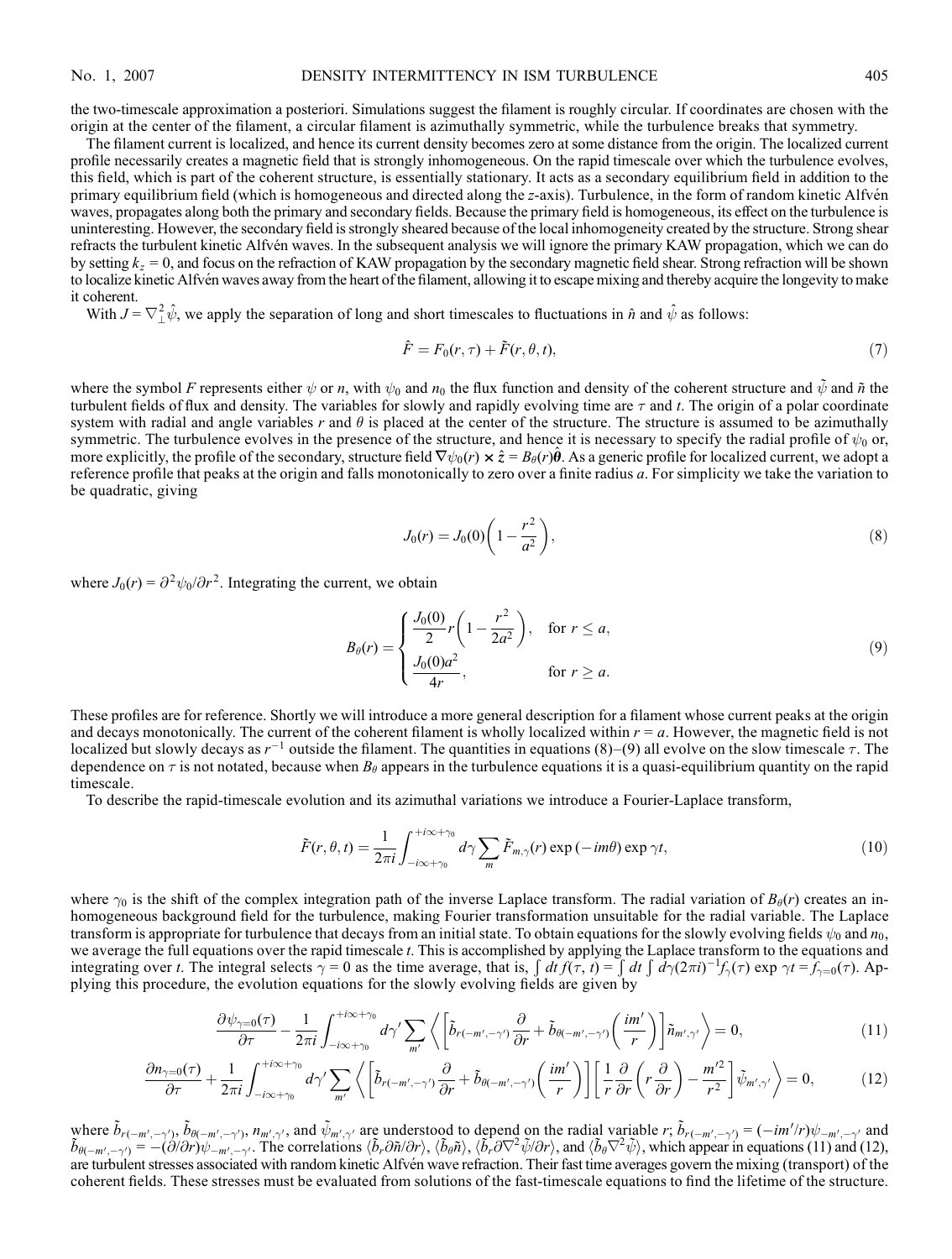406 TERRY & SMITH Vol. 665

The evolution equations for the rapidly evolving turbulent fluctuations are

$$
\gamma \tilde{\psi}_{m,\gamma} - B_{\theta}(r) \left( \frac{-im}{r} \right) \tilde{n}_{m,\gamma} + \frac{1}{2\pi i} \int_{-i\infty + \gamma_0}^{+i\infty + \gamma_0} d\gamma' \sum_{m'} \left[ \frac{im'}{r} \tilde{\psi}_{m',\gamma'} \frac{\partial}{\partial r} - \frac{i(m-m')}{r} \frac{\partial \tilde{\psi}_{m',\gamma'}}{\partial r} \right] \tilde{n}_{m-m',\gamma-\gamma'} = \frac{im}{r} \tilde{\psi}_{m,\gamma} \frac{\partial}{\partial r} n_0(r),
$$
\n
$$
\gamma \tilde{n}_{m,\gamma} - B_{\theta}(r) \left( \frac{-im}{r} \right) \left[ \frac{1}{r} \frac{\partial}{\partial r} \left( r \frac{\partial}{\partial r} \right) - \frac{m^2}{r^2} \right] \tilde{\psi}_{m,\gamma}
$$
\n
$$
- \frac{1}{2\pi i} \int_{-i\infty + \gamma_0}^{+i\infty + \gamma_0} d\gamma' \sum_{m'} \left[ \frac{im'}{r} \tilde{\psi}_{m',\gamma'} \frac{\partial}{\partial r} - \frac{i(m-m')}{r} \frac{\partial \tilde{\psi}_{m',\gamma'}}{\partial r} \right] \left[ \frac{1}{r} \frac{\partial}{\partial r} \left( r \frac{\partial}{\partial r} \right) - \frac{(m-m')^2}{r^2} \right] \tilde{\psi}_{m-m',\gamma-\gamma'}
$$
\n
$$
= \frac{im}{r} \tilde{\psi}_{m,\gamma} \frac{\partial}{\partial r} J_0(r).
$$
\n(14)

We have not shown the dissipative terms, in accordance with our focus on inertial scales. The sources contain gradients of  $n_0(r)$  and  $J_0(r)$ . These are the density and current of the coherent structure but, unlike  $\psi_{\gamma=0}(\tau)$  and  $n_{\gamma=0}(\tau)$ , are not evaluated in the Laplacetransform domain. Three terms drive the evolution of  $\partial \psi / \partial t$  and  $\partial \hat{n} / \partial t$  in each of these equations. The first term describes linear kinetic Alfvén wave propagation along the inhomogeneous secondary magnetic field  $B_\theta$  of the coherent structure. The second term is the nonlinearity and describes turbulence of random kinetic Alfvén waves. The third term is proportional to mean field gradients. It is a fluctuation source via the magnetic analog of advection ( $\nabla \phi \times \hat{z} \cdot \nabla = \mathbf{v} \cdot \nabla \rightarrow \nabla \psi \times \hat{z} \cdot \nabla$ ). It yields quasi-linear diffusivities for the turbulent mixing process. For example, if the kinetic Alfvén wave and nonlinear terms of equation (14) are dropped, the solution is

$$
\tilde{n}_{m,\gamma}^{(i)} = \frac{1}{\gamma} \frac{im}{r} \tilde{\psi}_{m,\gamma} \frac{\partial J_0(r)}{\partial r}.
$$
\n(15)

The superscript  $(i)$  indicates that for deriving diffusivities, this density is to be substituted iteratively into the correlations of the turbulent stresses. From equation (11) these correlations are  $\langle \tilde{b}_r \tilde{n} \rangle = \langle \tilde{b}_r^{\langle i \rangle} \tilde{n} \rangle + \langle \tilde{b}_r \tilde{n}^{\langle i \rangle} \rangle$  and  $\langle \tilde{b}_\theta \partial \tilde{n} / \partial r \rangle = \langle \tilde{b}_\theta^{\langle i \rangle} \partial \tilde{n} / \partial r \rangle + \langle \tilde{b}_\theta \partial \tilde{n}^{\langle i \rangle} / \partial r \rangle$ . Substitut equation (15) yields mean turbulent diffusivities for  $\psi_0$ . Similarly, if equation (13) is solved by dropping its kinetic Alfvén wave and nonlinear terms, we obtain

$$
\tilde{\psi}_{m,\gamma}^{(i)} = \frac{1}{\gamma} \frac{im}{r} \tilde{\psi}_{m,\gamma} \frac{\partial n_0(r)}{\partial r}.
$$
\n(16)

Substituting this solution into the correlations  $\langle \tilde{b}_r \nabla^2 \tilde{\psi} \rangle = \langle \tilde{b}_r^{\{i\}} \nabla^2 \tilde{\psi} \rangle + \langle \tilde{b}_r \nabla^2 \tilde{\psi}^{\{i\}} \rangle$  and  $\langle \tilde{b}_\theta \partial \nabla^2 \tilde{\psi} \partial r \rangle = \langle \tilde{b}_\theta^{\{i\}} \partial \nabla^2 \tilde{\psi} \partial r \rangle + \langle \tilde{b}_\theta \partial \nab$ of equation (12), mean turbulent diffusivities are obtained for  $n_0$ . Off-diagonal transport (relaxation of  $\psi_0$  by the gradient of  $n_0$ ) can also be obtained by substituting equation (16) into  $\langle \tilde{b}_r \tilde{n} \rangle$  and  $\langle \tilde{b}_\theta \partial \tilde{n}/\partial r \rangle$ . The role of the nonlinear and kinetic Alfven wave terms omitted from equations (15) and (16) is to modify the timescale  $\gamma$  and couple the sources. This is calculated in the next section. The inverse of  $\gamma$  represents the lifetime of the correlations  $\langle \tilde{b}_r \tilde{n} \rangle$ ,  $\langle \tilde{b}_\theta \partial \tilde{n}/\partial r \rangle$ ,  $\langle \tilde{b}_r \nabla^2 \tilde{\psi} \rangle$ , and  $\langle \tilde{b}_\theta \partial \nabla^2 \tilde{\psi}/\partial r \rangle$ . Generally, the nonlinear terms enhance decorrelation, increasing the effective value of  $\gamma$ . If the shear in  $B_\theta$  is strong, the kinetic Alfvén wave term increases  $\gamma$  even further.

The role of shear in the kinetic Alfvén wave terms is not explicit but should be, so that it can be varied independently of the field amplitude  $B_{\theta}(r_0)$  at some radial location  $r_0$ . In explicitly displaying the role of shear we note that if  $B_{\theta}(r) \sim r$ , as would be true if the current density  $J_0$  were uniform, the kinetic Alfvén wave term is independent of r. In this situation the phase fronts of kinetic Alfvén waves propagating along  $B_\theta$  are straight-line rays extending from the origin. Shear in  $B_\theta$ , occurring through nonuniformity of  $J_0$ , distorts the phase fronts, as shown in Figure 1. Distortion occurs if  $B_\theta$  has a variation that is not linear. From equation (9) we note that the variation of  $B_\theta$  for our chosen structure profile is linear for  $r \ll a$ , with variations developing as  $r \to a$ . Therefore, it makes sense to quantify the shear by expanding  $B_{\theta}(r)/r$  in a Taylor series about some point of interest. Obviously, the shear is zero at the origin and becomes sizable as  $r \to a$ . Expanding about a reference point  $r_0$  away from the origin,

$$
\frac{B_{\theta}(r)}{r} = \frac{B_{\theta}(r_0)}{r_0} + (r - r_0) \frac{d}{dr} \left(\frac{B_{\theta}}{r}\right)\Big|_{r_0} + \cdots
$$
\n(17)

If  $B_\theta(r)$  varies smoothly, as is the case for a monotonically decreasing current profile, we can truncate the expansion as indicated in equation  $(17)$  and use that expression as a general current profile. Looking at the kinetic Alfvén terms of equations  $(13)$  and  $(14)$ , the first term will produce a uniform frequency that effectively Doppler-shifts  $\gamma$  by the amount  $im\beta_{\theta}(r_0)/r_0$ . The second term will describe KAW propagation in an inhomogeneous medium with its attendant refraction.

#### 4. REFRACTION BOUNDARY LAYER

We rewrite equation (14), substituting the expansion of equation (17), yielding

$$
\gamma \tilde{n}_{m,\gamma} + \hat{\gamma} \nabla_m^2 \tilde{\psi}_{m,\gamma} - im(r - r_0) \frac{d}{dr} \left(\frac{B_\theta}{r}\right) \Big|_{r_0} \nabla_m^2 \tilde{\psi}_{m,\gamma} \n- \frac{1}{2\pi i} \int_{-i\infty + \gamma_0}^{+i\infty + \gamma_0} d\gamma' \sum_{m'} \left[ \frac{im'}{r} \tilde{\psi}_{m',\gamma'} \frac{\partial}{\partial r} - \frac{i(m - m')}{r} \frac{\partial \tilde{\psi}_{m',\gamma'}}{\partial r} \right] \nabla_{m-m'}^2 \tilde{\psi}_{m-m',\gamma-\gamma'} = \frac{im}{r} \tilde{\psi}_{m,\gamma} \frac{\partial}{\partial r} J_0(r),
$$
\n(18)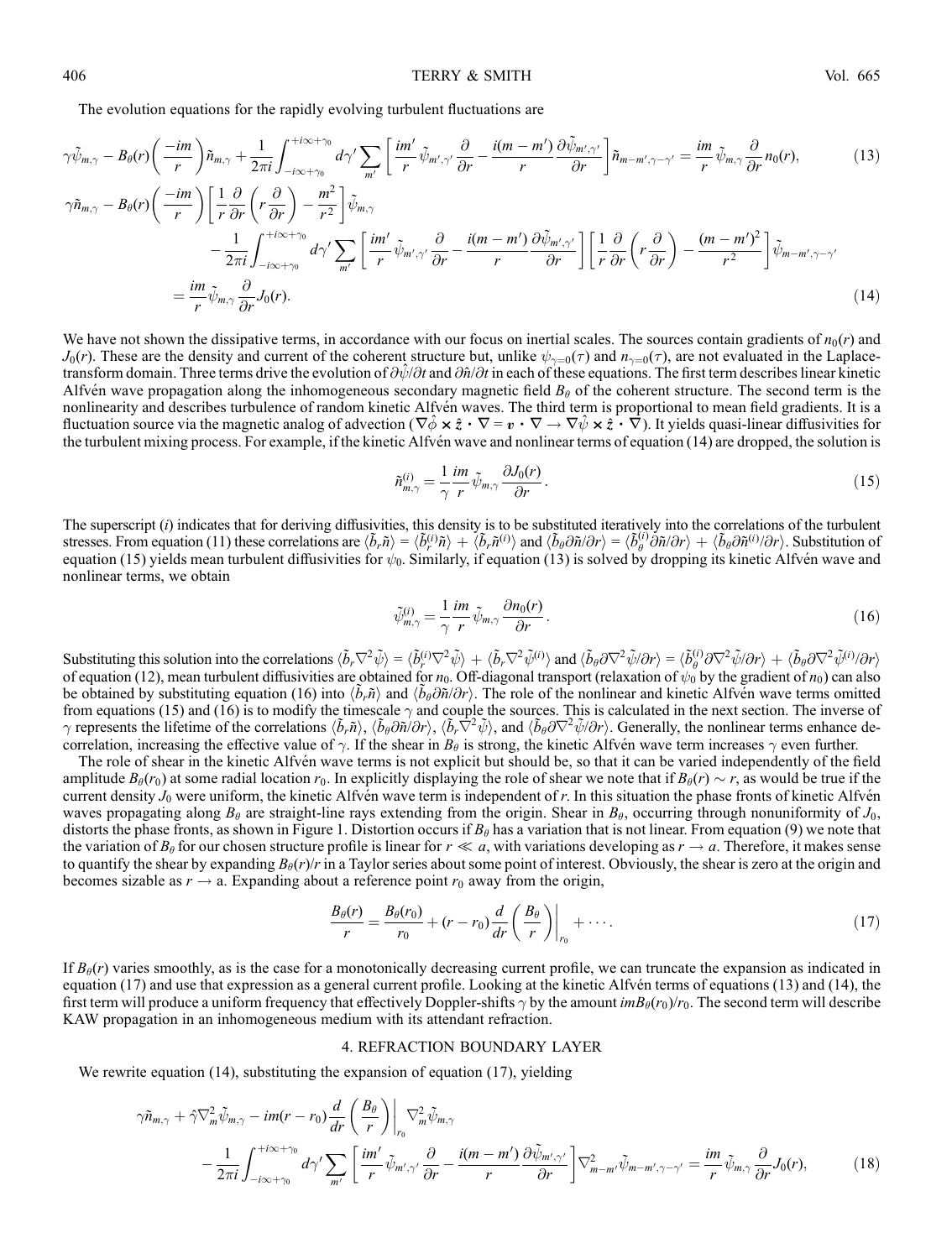

filament

Fig. 1.—Distortion of a kinetic Alfvén wave phase front by a sheared filament field.

where

$$
\nabla_m^2 = \frac{1}{r} \frac{\partial}{\partial r} \left( r \frac{\partial}{\partial r} \right) - \frac{m^2}{r^2} \tag{19}
$$

and  $\hat{\gamma} = imB_{\theta}(r_0)/r_0$ . When  $d/dr(B_{\theta}/r)|_{r_0}$  is large, the shear in  $B_{\theta}$  refracts turbulent KAW activity. The process can be described using asymptotic analysis. In the limit that  $d/dr(B_\theta/r)|_{r_0}$  becomes large asymptotically, the higher derivative nonlinear term is unable to remain in the dominant asymptotic balance unless the solution develops a small-scale boundary-layer structure. The layer is a singular structure. Its width must become smaller as  $d/dr(B_\theta/r)|_{r_0}$  becomes larger, otherwise the highest-order derivative drops out of the balance and the equation changes order. This is the only viable asymptotic balance for  $d/dr (B_\theta/r)|_{r_0 \to \infty}$ . The boundary layer's width  $\Delta r$  is readily estimated from dimensional analysis by noting that  $r - r_0 \sim \Delta r$  and  $\frac{\partial \nabla_m^2 \tilde{\psi}_m(t)}{\partial r} \sim \nabla_m^2 \tilde{\psi}_m/\Delta r$  and treating  $\frac{d}{dr} (B_\theta/r)|_{r_0} \equiv j'$ as the diverging asymptotic parameter. The asymptotic balance is

$$
\Delta r j' \nabla_m^2 \tilde{\psi}_m(t) \sim \frac{1}{a} \tilde{\psi}_m(t) \frac{\nabla_m^2 \tilde{\psi}_m(t)}{\Delta r} \qquad (j' \to \infty),
$$
\n(20)

yielding

$$
\Delta r \sim \sqrt{\tilde{\psi}_m / a j'} \qquad (j' \to \infty). \tag{21}
$$

The length  $\Delta r$  is the scale of fluctuation variation within the coherent current filament. In the simulations, the filaments were identified as regions of strong, localized, symmetric current surrounded by turbulent fluctuations. Consequently,  $\Delta r$  represents a fluctuation penetration depth into the structure. We derived the layer width  $\Delta r$  from linear and nonlinear kinetic Alfvén wave terms operating on flux in the density equation. Identical operators apply to *n* in the flux equation. Hence,  $\Delta r$  is the width of a single layer pertaining to both the density and current fluctuations of refracted KAW turbulence. This structure is shown schematically in Figure 2. The above analysis indicates a single layer width and gives its value. It does not give the functional variation of current and density fluctuations within the layer, either relative or absolute.

In the simpler case of intermittency in decaying 2D Navier-Stokes turbulence, statistical closure theory was used to derive spatial functions describing the inhomogeneity of turbulence in the presence of a coherent vortex (Terry et al. 1992). There, coherent vortices suppress turbulent penetration by means of strong shear flow, analogous to the role of refraction here. For the KAW system, the closure equations are much more complicated and not amenable to the WKB analysis that gave the functional form of the boundary layer in the Navier-Stokes case. However, the closure remains useful. It provides a mathematical platform from which to calculate all aspects of the interaction of filament and turbulence, including the accelerated decay of turbulence within the boundary layer, the spatial characteristics of the layer, and the amplitudes of n and  $\psi$ . These are necessary for calculating turbulent mixing rates of the filament current and density.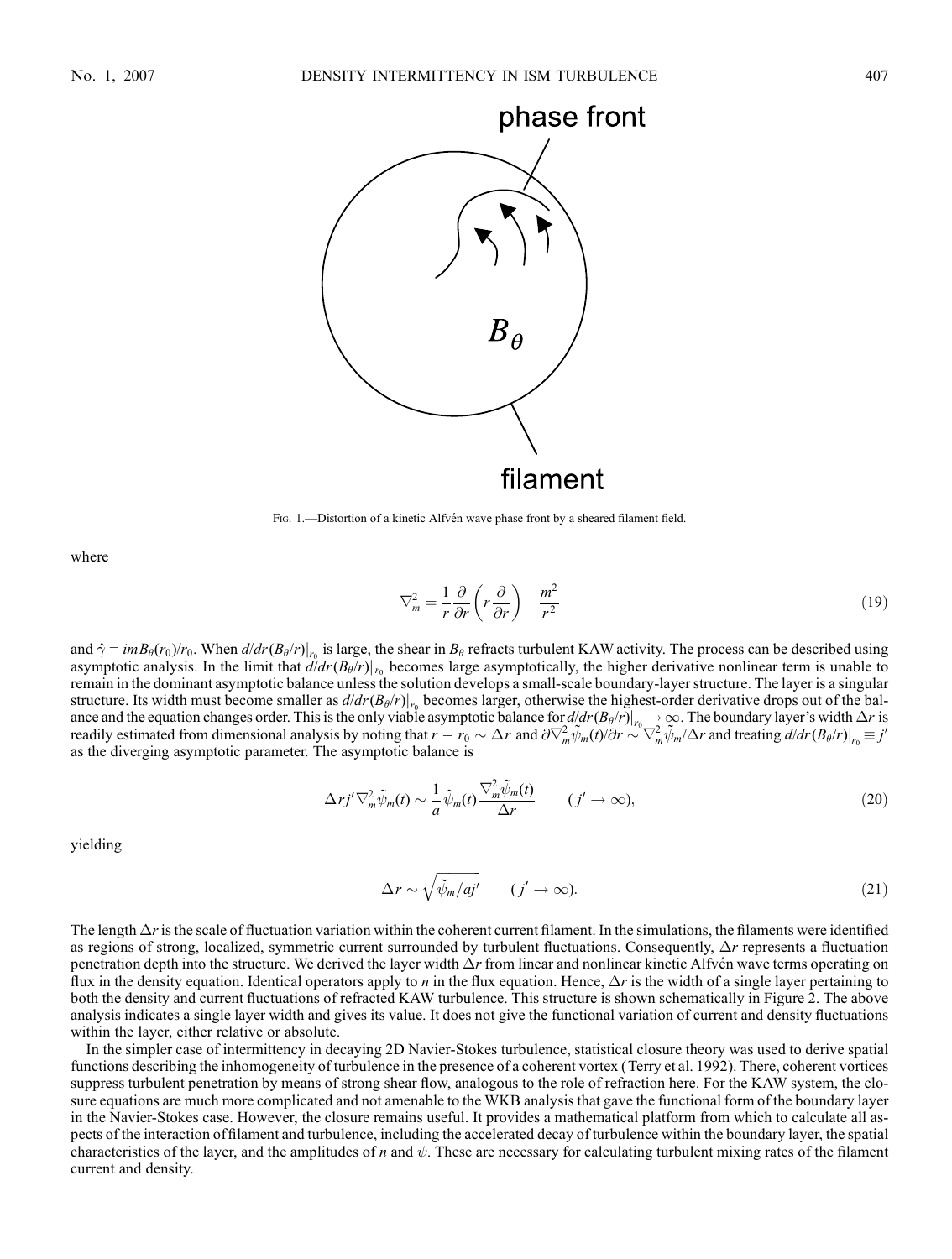

Fig. 2.—Boundary layer at edge of filament (just inside  $r = a$ ). External fluctuations rapidly decay across the layer.

Closures can be applied to intermittent turbulence even though they rely on Gaussian statistics. The filaments, which make the system non-Gaussian as a whole, are quasi-stationary on the short timescale of turbulent evolution. Therefore, on that scale their only effect is to make the turbulence inhomogeneous. The fast-timescale statistics are a property of fast-timescale nonlinearity and remain Gaussian. The closure equations are

$$
\hat{\gamma}\tilde{\psi}_{m,\gamma} - im(r - r_0)j'\tilde{n}_{m,\gamma} - D_{\psi\psi}(m,\gamma)\frac{\partial^2}{\partial r^2}\nabla^2\tilde{\psi}_{m,\gamma} - D_{\psi n}(m,\gamma)\frac{\partial^2}{\partial r^2}\tilde{n}_{m,\gamma} = \frac{im}{r}\tilde{\psi}_{m,\gamma}\frac{d}{dr}n_0(r),\tag{22}
$$

$$
\hat{\gamma}\tilde{n}_{m,\gamma} - im(r - r_0)j'\nabla^2 \tilde{\psi}_{m,\gamma} - D_{n\psi}^{(1)}(m,\gamma)\frac{\partial^2}{\partial r^2}\nabla^2 \tilde{\psi}_{m,\gamma} - D_{n\psi}^{(2)}(m,\gamma)\frac{\partial^2}{\partial r^2}\nabla^4 \tilde{\psi}_{m,\gamma} - D_{nn}^{(1)}(m,\gamma)\frac{\partial^2}{\partial r^2}\nabla^2 \tilde{n}_{m,\gamma} - D_{nn}^{(2)}(m,\gamma)\frac{\partial^2}{\partial r^2}\tilde{n}_{m,\gamma} = \frac{im}{r}\tilde{\psi}_{m,\gamma}\frac{d}{dr}J_0(r).
$$
\n(23)

This system is complex. The six diffusivities all contribute to the lowest order as  $j' \to \infty$ . (The diffusion coefficients and derivatives are not of the same order, but their product is.) Moreover, there is varied dependence on fluctuation correlations, and there are complex turbulent decorrelation functions. For example,

$$
D_{\psi\psi}(m,\gamma) = \frac{1}{2\pi i} \int_{-i\infty+\gamma_0}^{+i\infty+\gamma_0} d\gamma' \sum_{m'\neq 0,m} \frac{m'}{r} \left[ \left\langle \tilde{\psi}_{m',\gamma'} P_{m-m'}^{-1} \Delta W_{\gamma,\gamma'} \frac{m'}{r} \psi_{-m',-\gamma'} \right\rangle \right. \\ \left. + K_1(m-m',\gamma-\gamma') P_{m-m'}^{-1} \Delta W_{\gamma,\gamma'} \langle \psi_{-m',-\gamma'} \tilde{n}_{m',\gamma'} \rangle \right], \tag{24}
$$

where

$$
P_m = \left\{ -\left[ -imj'(r - r_0)\nabla_m^2 - D_{n\psi}^{(1)}(m, \gamma) \frac{\partial^2}{\partial r^2} \nabla_m^2 - D_{n\psi}^{(2)}(m, \gamma) \frac{\partial^2}{\partial r^2} \nabla_m^4 - \frac{im}{r} \frac{d}{dr} J_0 \right] K_1(m, \gamma) + \hat{\gamma} - D_{nn}^{(1)}(m, \gamma) \frac{\partial^2}{\partial r^2} \nabla_m^2 - D_{nn}^{(2)}(m, \gamma) \frac{\partial^2}{\partial r^2} \right\},
$$
\n(25)

$$
K_1(m,\gamma) = \left[ -\hat{\gamma} + D_{\psi\psi}(m,\gamma) \frac{\partial^2}{\partial r^2} \nabla_m^2 - \frac{im}{r} \frac{d}{dr} n_0 \right]^{-1} \left[ imj'(r - r_0) + D_{\psi n}(m,\gamma) \frac{\partial^2}{\partial r^2} \right],\tag{26}
$$

and  $\Delta W(\gamma, \gamma')$  is the decorrelation rate for fluctuations at  $\gamma'$  driving  $\gamma$ . Expressions for the other diffusivities are given in the Appendix. We now calculate turbulence properties from the closure equations.

## 4.1. Decay Time for Turbulence in the Filament

The timescale of turbulent evolution in the filament is given by  $\hat{\gamma}$ . As  $j' \to \infty$ , this is dominated by the refraction. Hence the first terms of equation (22) and equation (23) must balance the second terms, which in turn must balance the remaining nonlinear terms. If equations (22) and (23) are solved jointly retaining the first two terms,  $\hat{\gamma} \sim im(r - r_0)j' \nabla$  as  $j' \to \infty$ . Because  $(r - r_0) \sim \Delta r$  and  $\nabla \sim 1/\Delta r$ ,

$$
\hat{\gamma} \sim imj' \qquad (j' \to \infty). \tag{27}
$$

This timescale is purely imaginary, that is, oscillatory, when derived from a balance with only the linear Alfvén terms. When the diffusivities are included, it is complex. This rapid decay suppresses turbulence in the filament relative to levels outside the filament.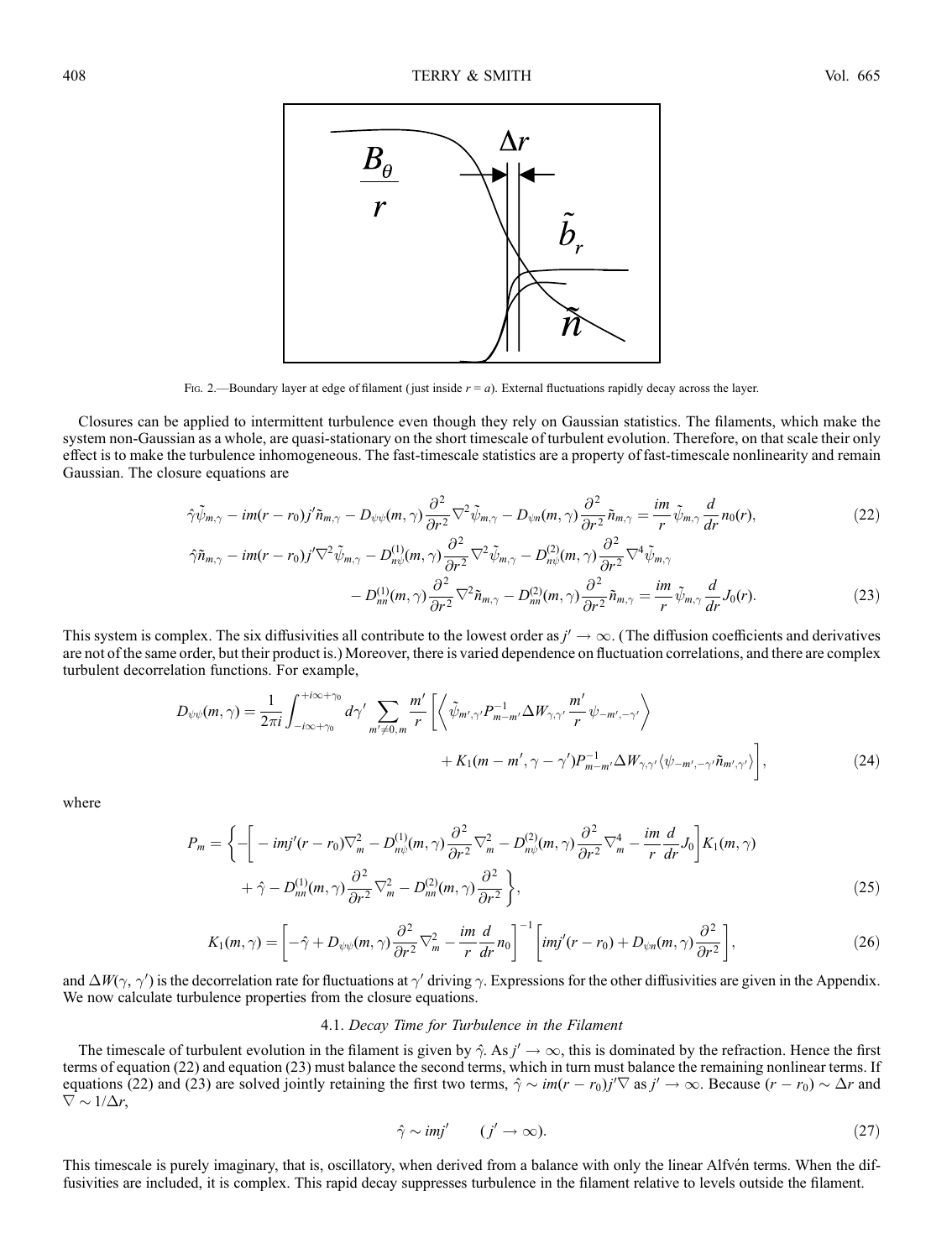#### No. 1, 2007 DENSITY INTERMITTENCY IN ISM TURBULENCE 409

#### 4.2. Alfvénic Boundary Layer Width

The width  $\Delta r$ , as derived above, comes from independent balances in the equations for *n* and  $\psi$  and does not account for the kinetic Alfvén wave dynamics that links n and  $\psi$ . To do that, equations (22) and (23) are combined into a single equation by operating on equation (23) with  $-im(r - r_0)j' - D_{\psi n}(m, \gamma)\partial^2/\partial r^2$  and substituting from equation (22). The resulting equation is eighth-order in the radial derivative and unsuitable for WKB analysis. However, we can determine the radial scale as  $j' \to \infty$  by dimensional analysis, taking  $\nabla^2 \sim \partial^2/\partial r^2 \sim 1/\Delta r^2$  and solving algebraically. This is the same procedure used to obtain equation (21). Formally treating  $\Delta r$  as a small parameter, we account for the fact that the diffusion coefficients have different scalings with respect to  $\Delta r$ , based on different numbers of radial derivatives operating on quantities within the coefficients. Arbitrarily taking  $D_{nm}^{(2)}$  as a reference diffusion coefficient, the definitions in the Appendix show that if we define  $D_{n\psi}^{(1)} = \Delta r d_{n\psi}^{(1)}$ ,  $D_{n\psi}^{(2)} = (\Delta r)^3 d_{n\psi}^{(2)}$ ,  $D_{n\mu}^{(1)} = (\Delta r)^2 d_{n\eta}^{(1)}$ ,  $D_{n\eta}^{(2)} = d_{n\eta}^{(2)}$ ,  $D_{\psi\psi} = (\Delta r)^2 d_{\psi\psi}$ , and  $D_{\psi n} = \Delta r d_{\psi n}$ , then the lowercase diffusivities  $d_{n\psi}^{(1)}$ ,  $d_{n\psi}^{(2)}$ ,  $d_{n\psi}^{(1)}$ ,  $d_{n\psi}^{(2)}$ ,  $d_{\psi n}^{(1)}$ , and  $d_{\psi n}$  are all of the same order. We formally order the large parameter *j*' by taking  $mj' \to mj'/\epsilon$  and  $\hat{\gamma} \to \hat{\gamma}/\epsilon$ , where the controlling asymptotic limit becomes  $\epsilon \to 0$ . The relationship between  $\epsilon$  and  $\Delta r$ will be derived by requiring that the asymptotic balance be consistent. After all leading-order expressions are derived,  $\epsilon$  is set equal to 1.

Substituting these relations into equations (22) and (23) and solving, we obtain

$$
\begin{split}\n\left\{\frac{\epsilon^{4}}{\Delta r^{4}}\left[d_{\psi\psi}(d_{nn}^{(1)}+d_{nn}^{(2)})-d_{\psi n}(d_{n\psi}^{(1)}+d_{n\psi}^{(2)})\right]-\frac{\epsilon^{2}}{\Delta r^{2}}\left[i m j'(d_{n\psi}^{(1)}+d_{n\psi}^{(2)}+d_{\psi n})-\gamma(d_{nn}^{(1)}+d_{nn}^{(2)}-d_{\psi\psi})\right]+m^{2}j'^{2}+\hat{\gamma}^{2}\right\}\tilde{\psi}_{m,\gamma}^{(i)}\\
= \left(\hat{\gamma}-\frac{d_{nn}^{(1)}+d_{nn}^{(2)}}{\Delta r^{2}}\right)S_{\psi}+(imj'+d_{\psi n})\Delta rS_{n},\quad(28)\n\end{split}
$$

where

$$
S_n = \frac{im}{r_0} \tilde{\psi}_{m,\gamma} \frac{d}{dr} J_0(r), \qquad S_{\psi} = \frac{im}{r_0} \tilde{\psi}_{m,\gamma} \frac{d}{dr} n_0(r) \tag{29}
$$

are the turbulence sources described in the previous section. The left-hand side is a dimensional representation of a Green's function operator that governs the response to the sources. The spatial response decays inward from the edge of the filament where both the sources and the shear in  $B_\theta$  are strong. Consequently, the field  $\tilde{\psi}_{m,\gamma}$  appearing in the sources  $S_n$  and  $S_\psi$  is understood to be characteristic of the filament edge, and therefore ambient turbulence, while  $\tilde{\psi}_{m,\gamma}^{(i)}$  is a response accounting for the refractive decay inside the filament. The scale length of the response  $\Delta r$  is found by solving the homogeneous problem, that is, by setting the left-hand side equal to zero and solving for  $\Delta r$ . In the limit  $\epsilon \to 0$ , turbulence remains in the dynamics and contributes to  $\Delta r$  only if  $\epsilon \sim \Delta r$ . Otherwise, the dynamics is laminar. The solution for  $\Delta r$  is

$$
\left(\frac{\epsilon}{\Delta r}\right)^2 = \frac{imj'\hat{d}_2 - \hat{\gamma}\hat{d}_3}{2\hat{d}_1^2} + \frac{1}{2\hat{d}_1^2} \left[ (imj'\hat{d}_2 - \hat{\gamma}\hat{d}_3)^2 - 4\hat{d}_1^2(m^2j'^2 + \hat{\gamma}^2) \right]^{1/2},\tag{30}
$$

where  $\hat{d}_{1}^{2} = d_{\psi\psi}(d_{nn}^{(1)} + d_{nn}^{(2)}) - d_{\psi n}(d_{n\psi}^{(1)} + d_{n\psi}^{(2)})$ ,  $\hat{d}_{2} = d_{n\psi}^{(1)} + d_{n\psi}^{(2)} + d_{\psi n}$ , and  $\hat{d}_{3} = d_{nn}^{(1)} + d_{nn}^{(2)} - d_{\psi\psi}$ . This is the Alfvenic generalization of equation (21). It is more complicated but gives identical scaling. Recalling that all the lowercase diffusivities have the same scaling and replacing them with a generic d, the solution scales as  $\epsilon^2/\Delta r^2 \sim mj'/d$ . Setting  $\epsilon = 1$ ,

$$
\Delta r \sim \sqrt{d/mj'} \qquad (j' \to \infty). \tag{31}
$$

The generic diffusivity  $d$  can be evaluated from the definitions given for specific diffusivities in the Appendix. If the turbulent decorrelation functions are evaluated in a strong-turbulence regime (turbulence timescales much shorter than linear timescales), then  $d \sim \tilde{\psi}_m/a$ , reproducing equation (21).

#### 4.3. Boundary-Layer Structure of Turbulence

Although the structure function has not been solved ( just its radial scale), its form in simpler cases illustrates the rapid decay of turbulence across the boundary layer, from the edge inward. Where WKB analysis is possible, the leading-order spatial Green's function has the form

$$
G(r \mid r') \sim \exp\left[-C\left(\frac{r_{<} - r_{0}}{\sqrt{d/mj'}}\right)^{\alpha}\right] \exp\left[C\left(\frac{r_{>} - r_{0}}{\sqrt{d/mj'}}\right)^{\alpha}\right],\tag{32}
$$

where C is a complex constant with positive real part,  $r_<(r_>)$  is the smaller (larger) of r and  $r'$ , and  $\alpha$  is a positive constant determined by the order of the homogeneous operator. Here our dimensional solution of the problem, carried out by inverting equation (28), captures the radial integral over a structure function like that of equation (32). Solving equation (28), we obtain

$$
\tilde{\psi}_{m,\gamma}^{(i)} \sim \hat{\gamma}^{-2} \bigg[ \bigg( \hat{\gamma} - \frac{d_{nn}^{(1)} + d_{nn}^{(2)}}{\Delta r^2} \bigg) S_{\psi} + (imj' + d_{\psi n}) \Delta r S_n \bigg] \sim \hat{\gamma}^{-1} \frac{m}{a} \tilde{\psi}_{m,\gamma}(r_0) (n'_0 + \Delta r J'_0). \tag{33}
$$

The temporal and spatial response to turbulent sources  $S_{\psi}$  and  $S_n$  at a point  $r_0$  in the filament edge appears here as a structure factor of magnitude  $\hat{\gamma}^{-2}$  multiplying the source. The product of source and response yields the value of  $\tilde{\psi}^{(i)}$  inside the boundary layer. Beyond  $\Delta r$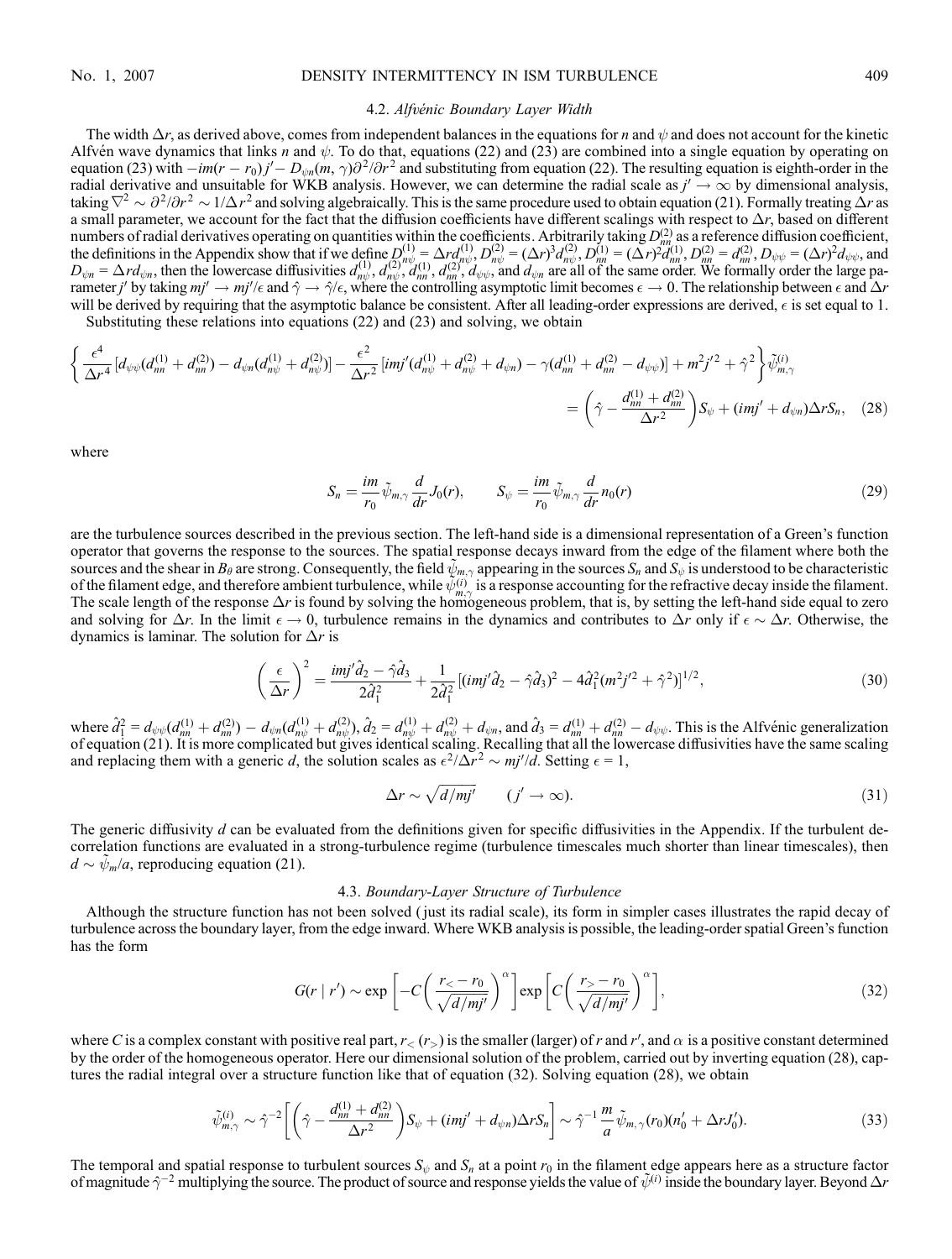410 **TERRY & SMITH** Vol. 665

the response decays with an envelope like that of equation (32). The part of the source proportional to  $n'_0$  is essentially larger than the part proportional to  $J_0'$  by  $O(a/\Delta r)$ . However, if  $\tilde{\psi}^{(i)}$  is substituted into the correlations of the equation for  $\psi_0$  (eq. [11]), the  $J_0'$  part yields the diagonal terms. The density is given by the dimensional representation of equation (22),

$$
\tilde{n}_{m,\gamma}^{(i)} \sim -\left(imj'\Delta r + \frac{d_{\psi n}}{\Delta r}\right)^{-1} \left(S_{\psi} + \frac{D_{\psi\psi}}{\partial r^2}\tilde{\psi}_{m,\gamma} - \hat{\gamma}\tilde{\psi}_{m,\gamma}\right) \sim \frac{\tilde{\psi}_{m,\gamma}(r_0)(n_0' + \Delta rJ_0')}{aj'\Delta r}.
$$
\n(34)

## 4.4. Condition for Strong Refraction

The layer width  $\Delta r$  is both the embodiment of the strong refraction of turbulent KAW activity in the filament by the large magnetic field shear  $j'$  and a condition for the refraction to be sufficiently strong to modify the scales of turbulence in the filament relative to those outside it. With a the scale of typical fluctuations of interest, the refraction is strong when  $\Delta r/a \ll 1$ , or

$$
\frac{\Delta r}{a} \sim \sqrt{\frac{d|_{r>a}}{a^2 m j'}} \sim \sqrt{\frac{\tilde{\psi}|_{r>a}}{a^3 m j'}} \ll 1.
$$
\n(35)

As a condition for strong refraction, it makes sense to use values for d or  $\psi$  that are typical of the turbulence in regions  $r > a$ , where there are no intense filaments. Inside a strong filament, the reduction of turbulent KAW activity represented by the structure factor  $\hat{\gamma}^{-2}$ makes  $d|_{r>a} \ll d|_{r>a}$ . Accordingly, the boundary-layer width  $\Delta r/a$  is smaller than  $(d|_{r>a}/a^2mj')^{1/2}$ .

# 5. FILAMENT DECAY FROM MIXING STRESSES

The long time evolution of the filament fields  $\psi_0(\tau)$  and  $n_0(\tau)$  is governed by the mixing stresses of equations (11) and (12). These can now be evaluated using the boundary-layer responses  $\tilde{\psi}_{m,\gamma}^{(i)}$  and  $\tilde{n}_{m,\gamma}^{(i)}$  derived in the previous section. Because these fields are confined to the layer, the timescale  $\tau$  is a mixing time across the boundary layer. For the diagonal stress components, the mixing is diffusive. The asymptotic behavior of the boundary layer yields the following dimensional equivalents:  $r - r_0 \sim \Delta r$  and  $\partial/\partial r \sim 1/\Delta r$ , as before; The asymptotic behavior of the boundary layer yields the following dimensional equivalents.  $\theta = r_0 \approx \Delta r$  and  $\theta/\theta r \approx 1/\Delta r$ , as before,  $\int dr \sim \Delta r$ ;  $\int d\gamma \sim mj'$ ;  $\tilde{\psi}_{m,\gamma} \sim \psi_m(t)/mj'|_{t=0}$ ; and  $\int d\gamma'(\tilde{\psi}\tilde{n}) \sim \psi(t)n(t)/mj'|$ transform relations.) With these conventions,

$$
\frac{\partial \psi_{\gamma=0}(\tau)}{\partial \tau} \approx \frac{\psi_{\gamma=0}}{\tau_{\psi}} = -\frac{1}{2\pi i} \int_{-i\infty+\gamma_0}^{+i\infty+\gamma_0} d\gamma' \sum_{m'} \left[ \frac{im'}{r} \left( \left\langle \tilde{\psi}_{-m',-\gamma'}^{(i)} \frac{\partial}{\partial r} \tilde{n}_{m',\gamma'} \right\rangle + \left\langle \tilde{\psi}_{-m',-\gamma'} \frac{\partial}{\partial r} \tilde{n}_{m',\gamma'}^{(i)} \right\rangle \right) \right. \\ \left. + \left( \left\langle \frac{\partial}{\partial r} \tilde{\psi}_{-m',-\gamma'}^{(i)} \tilde{n}_{m',\gamma'} \right\rangle + \left\langle \frac{\partial}{\partial r} \tilde{\psi}_{-m',-\gamma'} \tilde{n}_{m',\gamma'}^{(i)} \right\rangle \right) \frac{im'}{r} \right] \approx \sum_{m} \frac{1}{a^2 j'^2} \left( \langle \tilde{b}_{\theta-m} \tilde{n}_m \rangle \big|_{t=0} + \langle \tilde{b}_{\theta m}^2 \rangle \big|_{t=0} \right) (n'_0 + \Delta r J'_0), \tag{36}
$$

where  $\tilde{b}_{\theta m} = \tilde{\psi}_m / \Delta r$ . The factor  $j'^{-2}$  in the rightmost form makes  $\tau_{\psi}$  large; that is, mixing across the boundary layer is impeded by refraction. The turbulent fields in these expressions are filament-edge fields, that is, they are characteristic of ambient turbulence. The mixing time for current can be obtained by operating with  $\nabla^2$  on both sides of equation (36). On the left-hand side  $\nabla^2 \psi_{\gamma=0} \to \psi_{\gamma=0}/a^2$ , while on the right-hand side  $\nabla^2 \rightarrow 1/\Delta r^2$ . Consequently,

$$
\frac{\psi_{\gamma=0}}{\tau_J} \approx \sum_m \frac{1}{\Delta r^2 j'^2} \left( \langle \tilde{b}_{\theta-m} \tilde{n}_m \rangle \vert_{t=0} + \langle \tilde{b}_{\theta m}^2 \rangle \vert_{t=0} \right) \left( n'_0 + \Delta r J'_0 \right). \tag{37}
$$

This timescale is much shorter because current, as a second derivative of  $\psi$ , has finer scale structure. If the filament is Alfvénic, that is,  $n_0 \approx aJ_0$ , the mixing time is dominated by the part of equation (37) that is proportional to  $n'_0$ . This represents off-diagonal transport of current driven by density gradient. The diagonal transport (driven by  $J'_0$ ) is current diffusion and is slower by a factor  $a/\Delta r$ . In the discussions that follow, we will deal with the current diffusion timescale, although similar behavior will hold for the off-diagonal transport. The mixing time for density is

$$
\frac{\partial n_{\gamma=0}(\tau)}{\partial \tau} \approx \frac{n_{\gamma=0}}{\tau_n} \approx \sum_m \frac{2 \langle \tilde{b}_{\theta m}^2 \rangle|_{t=0}}{a^2 j'^2} \left( \frac{n'_0}{\Delta r} + J'_0 \right). \tag{38}
$$

Here the dominant component (proportional to  $n'_0$ ) is diffusive.

We evaluate these boundary-layer mixing times relative to the two turbulent timescales of the system. These are  $\gamma^{-1}$ , the turbulent decay time in the layer, and  $\tau_A = a^2/\tilde{b}_\theta|_{r\gg a}$ , a turbulent Alfven time outside the filament. To simplify expressions, we note that Alfvénic equipartition implies that  $\langle \tilde{b}_{\theta} \tilde{n} \rangle \approx \langle \tilde{b}_{\theta}^2 \rangle$ . We also note that  $\psi_{\gamma=0}$  is in the Laplace-transform domain, whereas  $n'_0$  and  $J'_0$  are in the time domain. Under the inverse Laplace transform,  $\psi_{\gamma=0} \gamma \approx \psi(t, \tau) \equiv \psi_0$ . The scale of the filament is a, so  $\psi_{\gamma=0} \gamma \approx a^2 J_0$ . Similarly,  $n'_0 \approx n_0/a$ ,  $J'_0 \approx J_0/a$ , and  $j' = \partial/\partial r(B_\theta/r) \approx B_\theta/a^2$ . We assume the filament is Alfvénic, making  $n_0 \approx aJ_0$ . With these relations,

$$
\tau_n \gamma = \tau_{\nabla^2 \psi} \gamma = \frac{\Delta r}{a} \frac{B_\theta^2}{\tilde{b}_\theta^2} \sim \left(\frac{a}{\Delta r}\right)^3 \sim \left(\frac{B_\theta}{\tilde{b}_\theta}\right)^{3/2}.
$$
\n(39)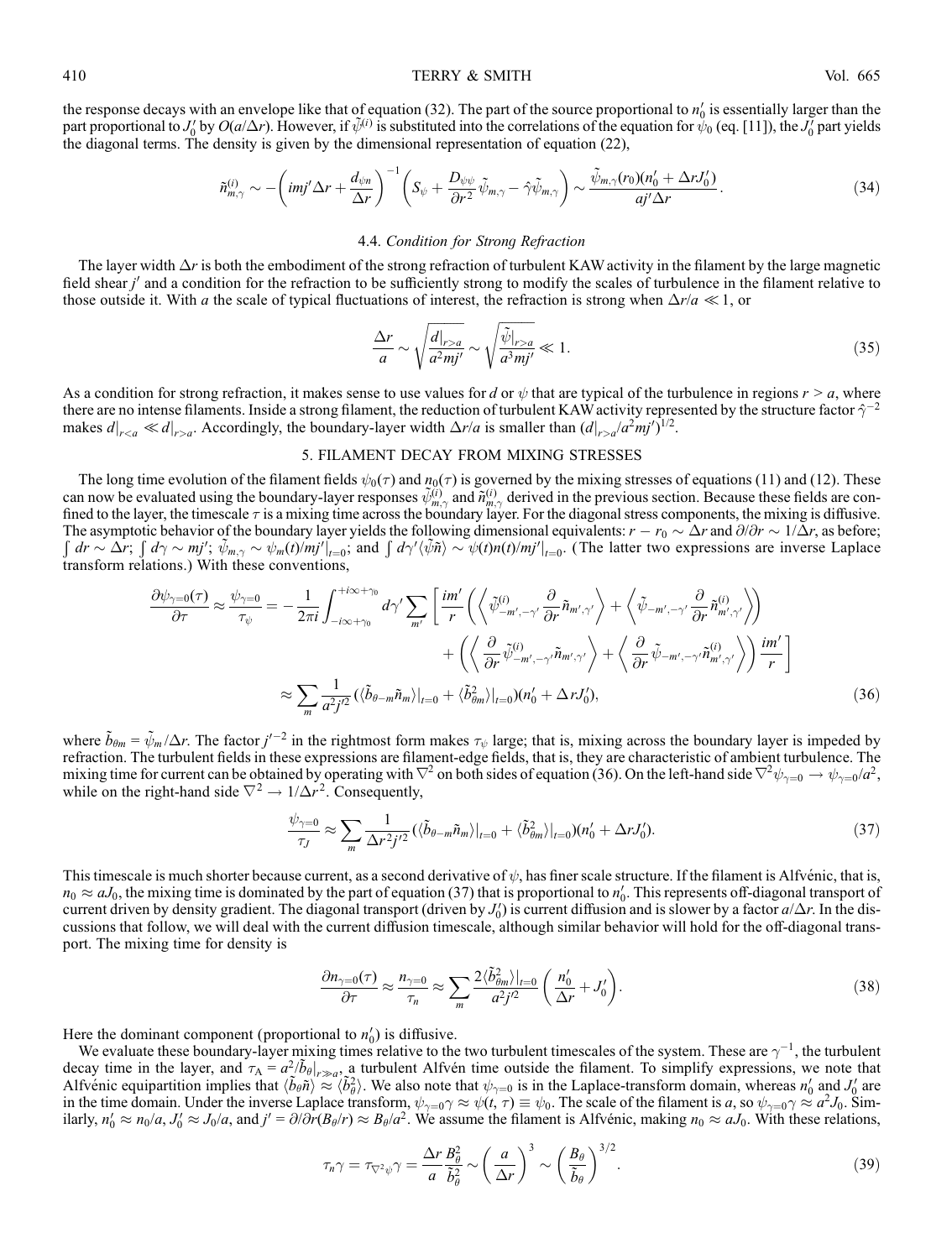The last two equalities make use of equation (35) and the fact that  $\Delta r/a$  and the mixing fluctuations are referenced to ambient turbulence levels for which  $\tilde{b}_\theta \sim \tilde{\psi}/a \sim \tilde{b}_r$ . Equation (39) indicates that turbulent diffusion times across the mixing layer  $\Delta r$  for both  $n_0$  and  $J_0$  are comparable and are much longer than the decay times of turbulence in the layer. The strong-shear limit, previously indicated by  $j' \to \infty$ , is here replaced by  $B_\theta \to \infty$ , because with a fixed radius a strong shear means large  $B_\theta$ . In terms of  $\tau_A$ ,

$$
\frac{\tau_n}{\tau_A} = \frac{\tau_{\nabla^2 \psi}}{\tau_A} = \frac{\Delta r}{a} \frac{B_\theta}{\tilde{b}_\theta} \sim \frac{a}{\Delta r} \sim \left(\frac{B_\theta}{\tilde{b}_\theta}\right)^{1/2},\tag{40}
$$

indicating that these diffusion times are longer than the Alfve $\phi$  time of the ambient turbulence.

Either of the above expressions indicates that the actual lifetime of a filament (as opposed to the turbulent diffusion time across the edge layer) is virtually unbounded, provided that direct damping due to resistivity or collisional diffusion is negligible. During a filament lifetime, turbulence must diffuse across the scale  $a$ , many  $\Delta r$ -layer widths from the filament edge of to its center. However, in just a layer time  $\tau_n$  or  $\tau_{\nabla^2\psi}$ , the turbulence is reduced by many factors of  $e^{-1}$ , while the filament density or current inside the layer remains untouched. Consequently, the width of the mixing layer at the edge of the filament continuously decreases even as the time to mix across it increases. The result is that mixing never extends to the filament core. This analysis shows that structures identified in the simulations as current filaments correlate spatially with a coherent density field, provided the density component is not destroyed by strong collisional diffusion.

## 6. GEOMETRIC AND STATISTICAL PROPERTIES

The above analysis treats the current of the filament as localized. The current is maximum at  $r = 0$  and becomes zero at  $r = a$ . This makes the shear of the filament magnetic field largest in the filament edge and zero in the center. If it is true that the shear of this field refracts turbulent KAW activity as described above, turbulence is suppressed where the shear is large. These properties are incorporated in the spatial variation of a single quantity known as the Gaussian curvature (Terry 2000). The Gaussian curvature is a property of vector fields that quantifies the difference between shear stresses and rotational behavior. In rectilinear coordinates, the Gaussian curvature  $C_T$  of a vector field  $A(x, y)$  is

$$
C_T = \left(\frac{\partial A_x}{\partial x} - \frac{\partial A_y}{\partial y}\right)^2 + \left(\frac{\partial A_y}{\partial x} + \frac{\partial A_x}{\partial y}\right)^2 - \left(\frac{\partial A_y}{\partial x} - \frac{\partial A_x}{\partial y}\right)^2 \tag{41}
$$

(McWilliams 1984). For the total magnetic field in our cylindrical system, this can be written

$$
C_T = \left[ r \frac{d}{dr} \left( \frac{\tilde{b}_r}{r} \right) - \frac{1}{r} \frac{\partial}{\partial \theta} \tilde{b}_\theta \right]^2 + \left[ r \frac{d}{dr} \left( \frac{B_\theta + \tilde{b}_\theta}{r} \right) + \frac{1}{r} \frac{\partial}{\partial \theta} \tilde{b}_r \right]^2 - (J_0 + \tilde{\jmath})^2. \tag{42}
$$

Inside the filament, turbulence is suppressed and  $C_T$  is dominated by the filament field components  $B_\theta$  and  $J_0$ . Near the center,  $J_0$  is maximum and  $d(B_\theta/r)/dr = j'$  vanishes, making  $C_T$  negative. Toward the filament edge, j' becomes maximum as  $J_0$  goes to zero, making  $C_T$  positive. Outside the filament  $C_T$  is governed by  $\tilde{b}_\theta$ ,  $\tilde{b}_r$ , and  $\tilde{j}$ . These components must be roughly in balance. If they are not, the conditions for forming a coherent filament are repeated, and a structure should be present. Therefore, in regions where there are coherent filaments the Gaussian curvature should have a strongly negative core surrounded by a strongly positive edge. Where there are no coherent structures, the Gaussian curvature should be small. If this property is observed in simulations, it confirms the hypothesis that shear in the filament field refracts turbulent KAW activity in such a way as to suppress turbulent mixing of the structure. We note that the negative-core/ positive-edge structure is predicted for current filaments of either sign, positive or negative. This type of Gaussian curvature structure has been observed in recent simulations (Smith & Terry 2006).

If the current filaments are well separated, their slow evolution relative to the decaying turbulence that surrounds them leads to a highly non-Gaussian PDF. Assuming an initial PDF that is Gaussian with variance  $\langle J_{\sigma}^2 \rangle$ ,

$$
P(J) = \frac{1}{\sqrt{2\pi} \langle J_\sigma^2 \rangle^{1/2}} \exp\left(\frac{-J^2}{2\langle J_\sigma^2 \rangle}\right),\tag{43}
$$

it is possible to model subsequent evolution on the basis of the timescales derived previously and the condition for strong refraction, equation (35). This condition stipulates that structures form where refraction is large, that is, where  $mj' \gg \tilde{\psi}|_{r > a}/a^3$ . Since  $j' \approx J_0/a$ and  $\tilde{\psi}|_{r>a}/a^2 \approx \langle J_{\sigma}^2 \rangle^{1/2}$ , structures occur for  $J_0 \geq J_c = C \langle J_{\sigma}^2 \rangle^{1/2}$ , where C is the smallest numerical factor above unity to guarantee strong refraction and suppression of mixing. Given the latter, filaments reside on the tail of the PDF with high J and low probability<br> $\int_{-\infty}^{\infty} B(\lambda) dL$ . This probability is caught to the filament peaking fraction, tha  $\int_{L}^{\infty} P(J) dJ$ . This probability is equal to the filament packing fraction, that is, the fraction of 2D space occupied by current filaments. If, for simplicity, we assume that all filaments are of radius a, the faction of 2D space they occupy is  $(a/l)^2$ , where l is the mean distance between filaments. Therefore,

$$
\int_{-\infty}^{-J_c} P(J) dJ + \int_{J_c}^{\infty} P(J) dJ = 2 \int_{J_c}^{\infty} P(J) dJ = \left(\frac{a}{l}\right)^2,
$$
\n(44)

where we assume that  $P(J)$  is an even function. This expression gives the packing fraction as a function of the critical current  $J_c$  for filament formation.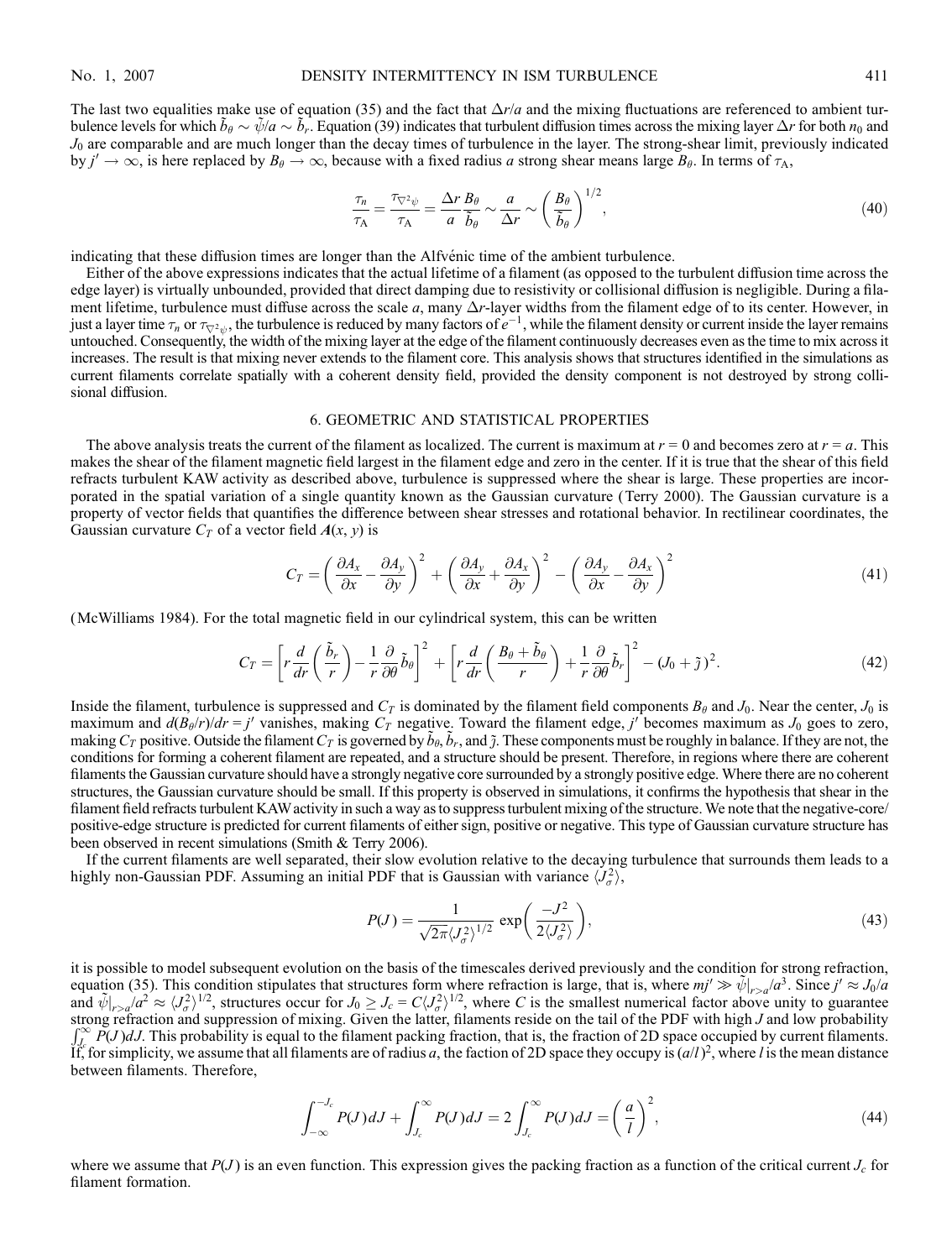#### 412 **TERRY & SMITH** Vol. 665

It is now straightforward to construct a heuristic model for the evolution from the initial distribution. The model applies for times that are larger than the turbulent Alfvén time but shorter than the mean time between filament mergers. (Once filaments begin merging, their number and probability begin decreasing.) Prior to that time, the filament part of the distribution with  $J > J_c$  is essentially unchanged, apart from the minor effects of slow erosion at the edge of the filaments. The probability that a fluctuation is not a filament also remains fixed, but these fluctuations decay in time. This means that the variance decreases while the probability remains fixed. The rate of decay is the turbulent Alfvén time  $\tau_A$ . Therefore the distribution can be written

$$
P(J,t) = \begin{cases} \frac{N(t)}{\sqrt{2\pi} \langle J_{\sigma}^2 \rangle^{1/2}} \exp\left[\frac{-J^2}{2\langle J_{\sigma}^2 \rangle \exp\left(-t/\tau_A\right)}\right] & \text{for } J < J_c, \\ \frac{1}{\sqrt{2\pi} \langle J_{\sigma}^2 \rangle^{1/2}} \exp\left(\frac{-J^2}{2\langle J_{\sigma}^2 \rangle}\right) & \text{for } J \ge J_c, \end{cases}
$$
(45)

where  $\langle J_{\sigma}^2 \rangle$  remains the initial variance and  $N(t)$  is a time-dependent normalization constant that maintains  $\int_0^{J_c} P(J, t) dJ$  at its initial value, that is,

$$
N(t) = \frac{\int_0^{J_c} dJ \exp\left(-J^2/2\langle J_\sigma^2\rangle\right)}{\int_0^{J_c} dJ \exp\left[-J^2 \exp\left(t/\tau_A\right)/2\langle J_\sigma^2\rangle\right]}.
$$
\n(46)

The distribution  $P(J, t)$  becomes highly non-Gaussian as  $t \gg \tau_A$  because one part of the distribution (for  $J < J_c$ ) collapses onto the  $J = 0$  axis and becomes a delta function  $\delta(J)$ , while the other part remains fixed.

A simple measure of the deviation from a Gaussian distribution is the kurtosis,

$$
\kappa(t) = \frac{3 \int J^4 P(J, t) dJ}{\left[ \int J^2 P(J, t) dJ \right]^2}.
$$
\n(47)

The evolving kurtosis can be calculated directly from equation (45). While the exact expression is not difficult to obtain, its asymptote is more revealing. The kurtosis diverges from the initial Gaussian value of 3 as the contribution from turbulent kinetic Alfvén waves  $(J < J_c)$  decays and collapses to  $\delta(J)$ . After a few Alfvén times, the kurtosis is dominated by the part with  $J > J_c$ , which, because it is stationary, represents the time-asymptotic value for  $\tau_A < t < \tau_M$ . The time  $\tau_M$  is the mean time to the first filament mergers. The timeasymptotic kurtosis is

$$
\kappa(\tau_{A} \ll t \ll \tau_{M}) = \frac{6 \int_{J_{c}}^{\infty} P(J) J^{4} dJ}{\left[2 \int_{J_{c}}^{\infty} P(J) J^{2} dJ\right]^{2}} = \frac{3}{2} \left(\frac{l}{a}\right)^{2} \left[1 + \frac{\langle J_{\sigma}^{2} \rangle}{J_{c}^{2}} + O\left(\frac{\langle J_{\sigma}^{2} \rangle^{3/2}}{J_{c}^{3}}\right)\right].
$$
\n(48)

In writing this expression, the left-hand side of equation (44) has been expanded for  $J_c^2 > \langle J_\sigma^2 \rangle$  to yield  $\langle J_\sigma^2 \rangle$  exp  $(-J_c^2/2\langle J_\sigma^2 \rangle)$  =  $(a/l)^2 J_c [1 + O(\sqrt{J_0^2})^{3/2} / J^3]$ . The time-asymptotic kurtosis is much greater than the initial Gaussian value of 3 and is characterized by the initial value of the inverse packing fraction. Once filament mergers begin, the inverse packing fraction increases above the initial value  $(l/a)^2$ . If  $[l(t)/a]^2$  is the inverse packing fraction for  $t > \tau_M$ , the above analysis suggests that the kurtosis will continue increasing as  $(3/2)$ [ $l(t)/a$ ]<sup>2</sup> for late times.

We now consider the distribution of density. As shown in the previous section, the density present in the current filament also has suppressed mixing and is therefore coherent, or long-lived. However, it is not spatially intermittent to the same degree as the current. Alfvénic dynamics indicate that  $n \approx B$ , while Ampère's law stipulates that the magnetic field of the filament extends into the region  $r > a$ , falling off as  $r^{-1}$ . Hence the density associated with filaments also is expected to fall off as  $r^{-1}$  for  $r > a$ . This spatially extended structure makes density less isolated than current. It produces higher probabilities for low values of density than those of decaying turbulence. This will yield a kurtosis closer to the Gaussian value of 3 than the kurtosis of the current. However, the distribution of lowlevel density associated with the structure likely will not be Gaussian. It is ultimately the distribution that matters for the scattering of radio-frequency (RF) pulsar signals.

To construct the density PDF, we seek the mapping of density onto the spatial area it occupies. We obtain this mapping for the filament density, assuming that the density of turbulence is low and has effectively collapsed onto  $n = 0$  after a few  $\tau_A$ , just as the current. The density for  $r > a$  varies as  $n = an_0/r$ , where  $n_0$  is the value of the density at  $r = a$ . As shown in Figure 3, the area occupied for a given density is  $2\pi r dr$ . This area is the probability when properly normalized; hence,

$$
P(n)dn = 2\pi r \, dr. \tag{49}
$$

Writing r dr in terms of n and dn using  $n = an_0/r$ ,  $P(n) = C_n/n^3$ , where  $C_n$  is the normalization constant chosen so that the probability integrated over the whole filament with its  $r^{-1}$  mantle equals the packing fraction, or probability of finding the filament in some sample area. With the long, slowly decaying tail of  $n^{-3}$  it is necessary to impose a cutoff to keep the PDF integrable. The cutoff, which we label  $n_c$ , corresponds to the low level of decaying turbulence but otherwise need not be specified. Consequently, the normalization is determined by

$$
2C_n \int_{n_c}^{n_0} \frac{dn}{n^3} = \begin{cases} (r_c/l)^2, & \text{for } r_c < l, \\ 1, & \text{for } r_c \ge l, \end{cases}
$$
 (50)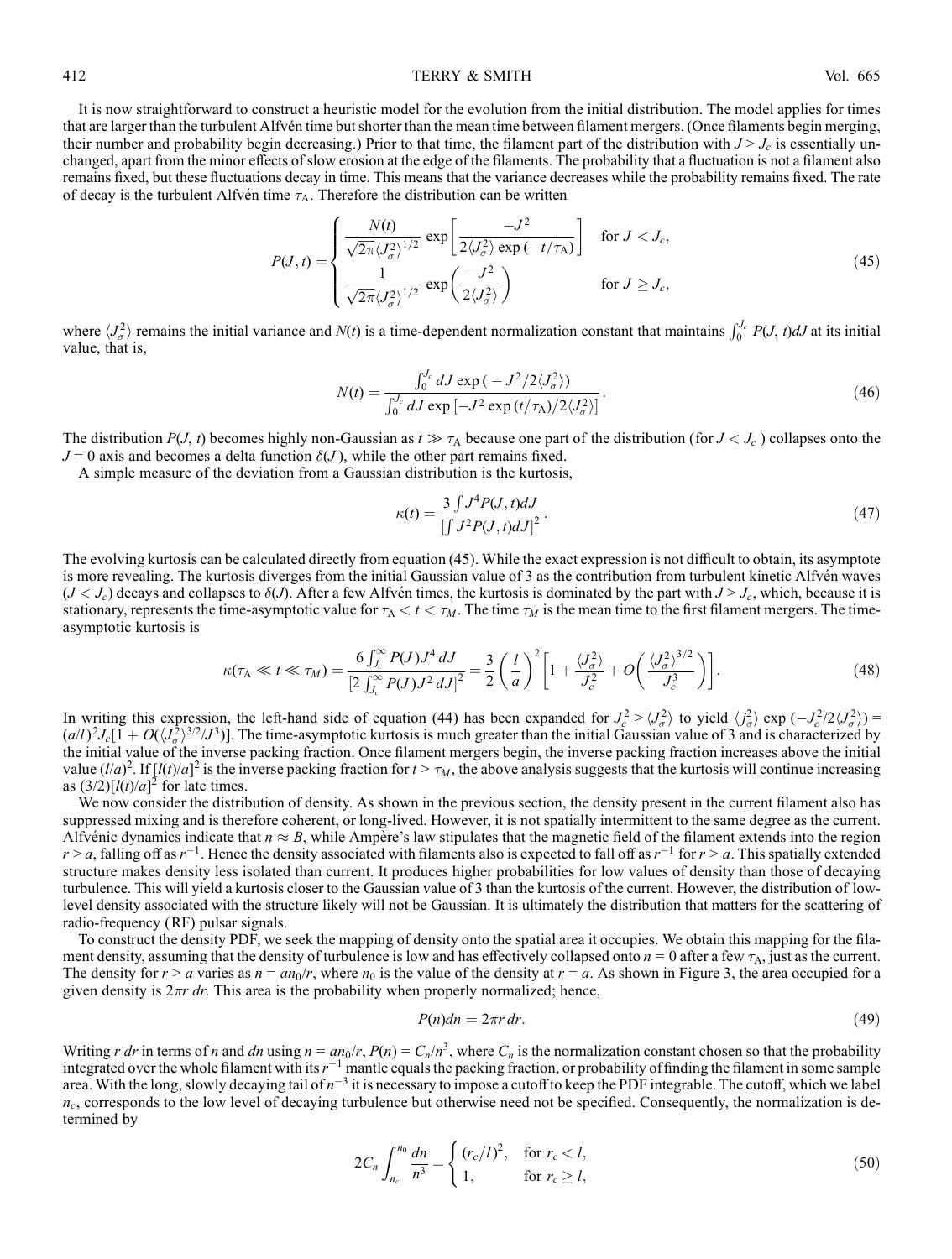

Fig. 3.—The probability of density outside  $r = a$  maps onto the annular area  $2\pi r dr$ .

where  $r_c$ , the radius at which  $n = n_c$ , is  $r_c = a n_0/n_c$ . The first of the two possibilities in equation (50) allows for a cutoff radius that is smaller than the mean distance between structures (of radius  $r_c$ ), yielding a probability that is less than unity. If the cutoff radius is equal to or larger than the mean separation, then the structures are space-filling and the probability is unity. Solving for  $C_n$ , the normalized density PDF is

$$
P(n) = \begin{cases} \frac{a^2}{l^2} \frac{n_0^4}{(n_0^2 - n_c^2)n^3}, & \text{for } r_c < l \text{ or } \frac{a}{l} < \frac{n_c}{n_0},\\ \frac{n_0^2 n_c^2}{(n_0^2 - n_c^2)n^3}, & \text{for } r_c \ge l \text{ or } \frac{a}{l} \ge \frac{n_c}{n_0}. \end{cases}
$$
(51)

This distribution is defined for  $n_c < n < n_0$ . It captures only the contribution of filaments and ignores the density inside  $r = a$ , which makes a small contribution to the PDF.

This distribution is certainly non-Gaussian, because it has a tail that decays slowly as  $n^{-3}$ . However, depending on the length of the tail, which is set by  $n_c$  and  $n_0$ , the distribution may or may not deviate from a Gaussian in a significant way over  $n_c < n < n_0$ . This is quantified by the kurtosis,

$$
\kappa(n_0, n_c) = \frac{6C_n \int_{n_c}^{n_0} n^4 (n^{-3} \, dn)}{C_n^2 \left[ 2 \int_{n_c}^{n_0} n^2 (n^{-3} \, dn) \right]^2} \,. \tag{52}
$$

Substituting from equation (51), we find that

$$
\kappa(n_0, n_c) = \begin{cases}\n\frac{3}{4} \frac{l^2}{a^2} \frac{1 - 2n_c^2/n_0^2 + n_c^4/n_0^4}{\left[\ln(n_0/n_c)\right]^2}, & \text{for } r_c < l \text{ or } \frac{a}{l} < \frac{n_c}{n_0}, \\
\frac{3}{4} \frac{n_0^2}{n_c^2} \frac{1 - 2n_c^2/n_0^2 + n_c^4/n_0^4}{\left[\ln(n_0/n_c)\right]^2}, & \text{for } r_c \ge l \text{ or } \frac{a}{l} \ge \frac{n_c}{n_0}.\n\end{cases}
$$
\n(53)

These expressions are smaller than the current kurtosis by a factor 2[ln  $(n_0/n_c)$ ]<sup>2</sup>. Unless  $n_0/n_c$  is quite large, the kurtosis may not rise significantly above 3. This is particularly true in simulations with limited resolution, where dissipation will affect the density, either directly through a collisional diffusion or indirectly by resistive diffusion of current filaments. Kurtosis increases if  $n_c$  decreases. However, while  $n_c$  is tied to the decreasing turbulence level, regeneration of the turbulence by the  $r^{-1}$  mantle may prevent  $n_c$  from becoming very small. Nonetheless, mergers of filaments will decrease the packing fraction. Even if the density is space-filling initially and satisfies the second possibility in equation (53), the mean filament separation will increase above  $r_c$  at some point, and the kurtosis will be given by the first possibility. Then as the inverse packing fraction increases above  $l^2/a^2$ , the kurtosis will rise.

The  $n^{-3}$  falloff of the density PDF has intriguing implications for RF scattering of pulsar signals. Noting that the scattering is produced by gradients of density, the extended density structure for  $r > a$  yields  $\nabla n \equiv n' \sim 1/r^2$ . We can construct the PDF for n' following the procedure used for the PDF of *n*. Writing *rdr* in terms of *n'* and *dn'* using  $r \sim (n')^{-1/2}$ , we recover

$$
P(n') = C_{n'}/(n')^2,
$$
\n(54)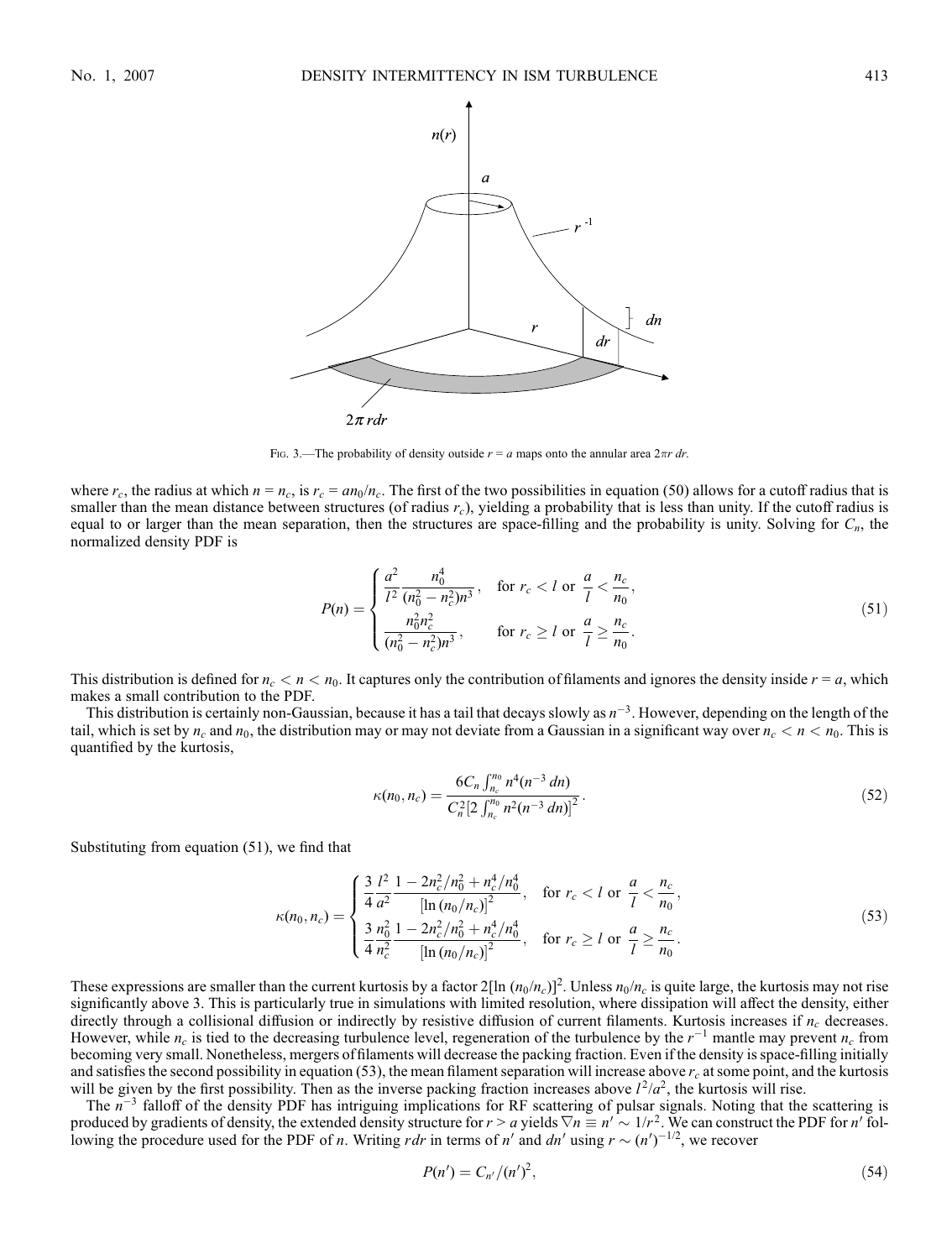where  $C_{n'}$  is a constant. This is a Levy distribution, the type of distribution inferred in the scaling of pulsar signals (Boldyrev & Gwinn 2003a). Further exploration of the implications of these results to RF scattering of pulsar signals remains an important question for future work.

## 7. CONCLUSIONS

We have examined the formation of coherent structures in decaying kinetic Alfvén wave turbulence to determine if there is a dynamical mechanism in interstellar turbulence that leads to a non-Gaussian PDF in the electron density. Such a PDF has been inferred from scalings in pulsar scintillation measurements. We use a model for kinetic Alfvén wave turbulence that is applicable when there is a strong mean magnetic field. The nonlinearities couple density and magnetic field in the plane perpendicular to the mean field in a way that is analogous to the coupling of flow and magnetic field in reduced MHD. The model applies at scales on the order of the ion gyroradius and smaller. We show that the coherent current filaments previously observed to emerge from a Gaussian distribution in simulations of this model (Craddock et al. 1991) result from strong refraction of turbulent kinetic Alfvén waves. The refraction occurs in the edge of intense, localized current fluctuations and is caused by the strongly sheared magnetic field associated with the current. This refraction localizes turbulent wave activity to the extreme edge of the filament and impedes mixing (turbulent diffusion) of the filament current by the turbulence. From this analysis, we conclude that the turbulence suppression by sheared flows common in fusion plasmas (Terry 2000) has a magnetic analog in situations where there is no flow. This leads to a further conclusion that intermittent turbulence, which is generally associated with flows, can occur in situations where there is no flow. (By flow we mean ion motion. Electron motion is incorporated in the current.) We have derived a condition for the strength of magnetic shear required to produce the strong refraction and suppress mixing. We show that this condition yields a prediction for the Gaussian curvature of the magnetic field. This quantity is predicted to have large values inside the coherent current filaments and small values everywhere else. Inside filaments, the Gaussian curvature is negative at the center and positive at the edge.

The analysis shows that long-lived fluctuation structures form in the density and magnetic field, provided damping is negligible. Like the current filaments, these structures avoid mixing because of the refraction of turbulent kinetic Alfvén wave activity. Hence they occur in the same physical location as the current filaments. However, the localized nature of the current filaments gives the longlived magnetic field an extended region external to the current. In this region the field falls off as  $r^{-1}$ , where r is the distance from the center of the filament. Because kinetic Alfvén wave dynamics yields an equipartition of density and magnetic field fluctuations, we posit that the long-lived density has a similar extended structure. As a result, the connection between coherent structure and localization that is true for the current, and makes it highly intermittent, does not apply to the density. While there is coherent long-lived density, it need not be localized. A similar situation holds for vorticity and flow in 2D Navier-Stokes turbulence (McWilliams 1984). To explore this matter, we have used the physics of the coherent structure formation to derive heuristic probability distribution functions for the current and density. As the turbulence decays, leaving intense current fluctuations as coherent current filaments, the kurtosis of current increases to a value proportional to the packing fraction. The kurtosis of density does not become as large and could, under appropriate circumstances, remain close to the Gaussian value of 3. However, mergers of structures in a situation with very weak dissipation could increase the kurtosis well above 3. More importantly, however, the density PDF is non-Gaussian even when its kurtosis is not greatly different from 3. The  $r^{-1}$  structure external to the current gives the PDF a tail that varies as  $n^{-3}$ . Mapping the  $r^{-1}$  structure to a PDF in density gradient, the density gradient PDF decays as  $1/n'^2$ , a Levy distribution. This suggests that the mechanism described here may play a role in the scaling of pulsar RF signals.

Several aspects of this problem need additional study. It is important to adapt these results to a steady state. Generally speaking, there is a dynamical link between decaying turbulence and turbulence in a stationary dissipation range. Hence these results, at least qualitatively, are relevant to the dissipation range. Dissipation begins to affect the spectrum at a scale that is somewhat larger (an order of magnitude) than the nominal dissipation scale (Frisch 1995). Structures such as these would correspond to active, filamentary regions of dissipation analogous to those observed in neutral gas clouds, albeit at a much smaller scale and with no accompanying flow shear signature. Intermittent structures can extend into the stationary inertial range, but the analysis presented here must be modified. In the inertial range turbulence is replenished, allowing the slow mixing of a coherent structure to continue until it is gone. Structures are also regenerated by the turbulence, and the statistics is ultimately set by a balance of mixing and regeneration rates. The mixing rates calculated here are slow enough in strong filaments that coherent structure formation is expected even in a steady state. There is also a possible link between structures in the larger scale range of shear Alfvén excitations and KAW excitations. These questions will be explored in future work. While gyroradius-scale KAW turbulence may arise in astrophysical contexts other than the ISM, the small scales make it unlikely that astrophysical observations will be available for testing this theory. Therefore, simulations should be used to check key conclusions from the theoretical work presented here. These include the formation of density structures, which was not reported in Craddock et al. (1991), the structure of the Gaussian curvature, which validates the refraction hypothesis, and the existence of the  $r^{-1}$  structure in the density and its effect on the PDF. The effect of this type of density field on RF scattering remains the underlying question, and modeling of the scattering with simulated fields should be pursued.

The authors acknowledge useful conversations with Stanislav Boldyrev, including his observation that the density PDF derived herein immediately leads to a Levy distribution in the density gradient. P. W. T. also acknowledges the Aspen Center for Physics, where part of this work was performed. This work was supported by the National Science Foundation.

#### APPENDIX

Closures truncate the moment hierarchy that is generated when averages are taken of nonlinear equations. The closure we have used is of the eddy-damped quasi-normal Markovian variety and follows the steps of the closure calculation described in Terry et al. (2001).